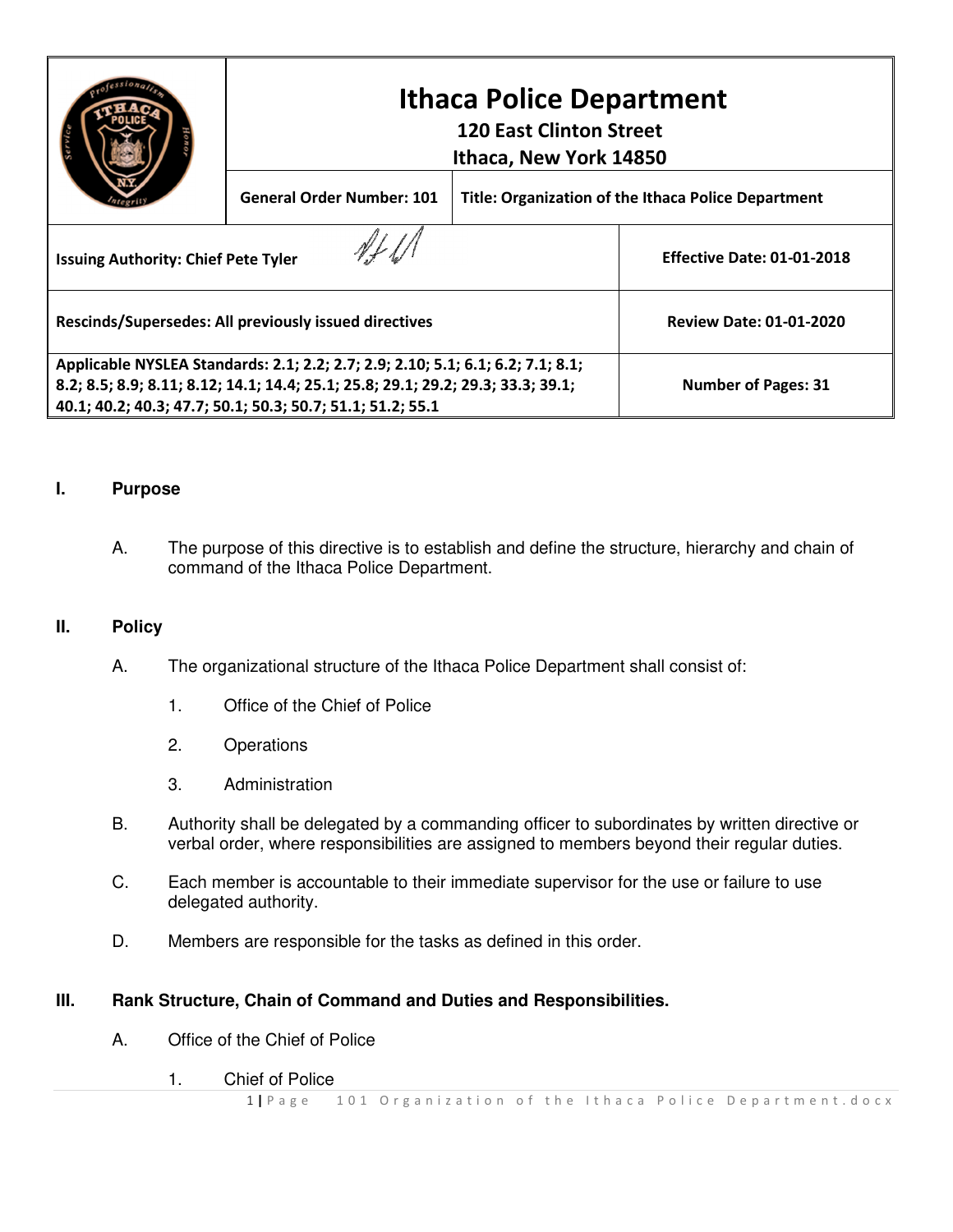- a) Chief of Police is the executive Officer of the Ithaca Police Department and commands all personnel in the department. The Chief of Police is under the administrative direction of the Mayor of the City of Ithaca.
- b) The Chief of Police is responsible for the efficient and effective management of the entire agency. Duties include, but are not limited to, the following:
	- (1) Formulates and directs the implementation of departmental rules, regulations, policies and procedures;
	- (2) Analyzes and plans police coverage and police actions for routine, unusual and emergency situations;
	- (3) Administers, directs and supervises all functions of the department;
	- (4) Assigns and supervises departmental personnel and evaluates job performance;
	- (5) Reviews statistical data compiled by departmental personnel for the purpose of planning and directing law enforcement activities, and maintaining high standards of accuracy and performance;
	- (6) Develops and supervises creation and administration of an annual budget so that necessary services and projects are carried out;
	- (7) Prepares, or causes to be prepared, statistical and narrative reports of departmental activities;
	- (8) Prepares, or causes to be prepared, all departmental work schedules and oversees an accounting of all time off;
	- (9) Cooperates with other law enforcement agencies and legal advisors;
	- (10) Oversees the department's selection process for hiring new recruits and lateral transfer officers and makes the final decision;
	- (11) Recommends and prepares, or causes to be prepared, applications for Federal and State grants;
	- (12) Dispenses information to staff and citizens regarding department policies and methods;
	- (13) Directs the activities of the Operations and Administrative Divisions;
	- (14) Identifies training needs and resources to assist the department's Operations Sergeant with maintaining a training program consistent with the department's goals and objectives;
	- (15) Assigns tasks to subordinates and reviews operations; gives instructions to subordinate officers in regard to police mission and improvement of law enforcement activity;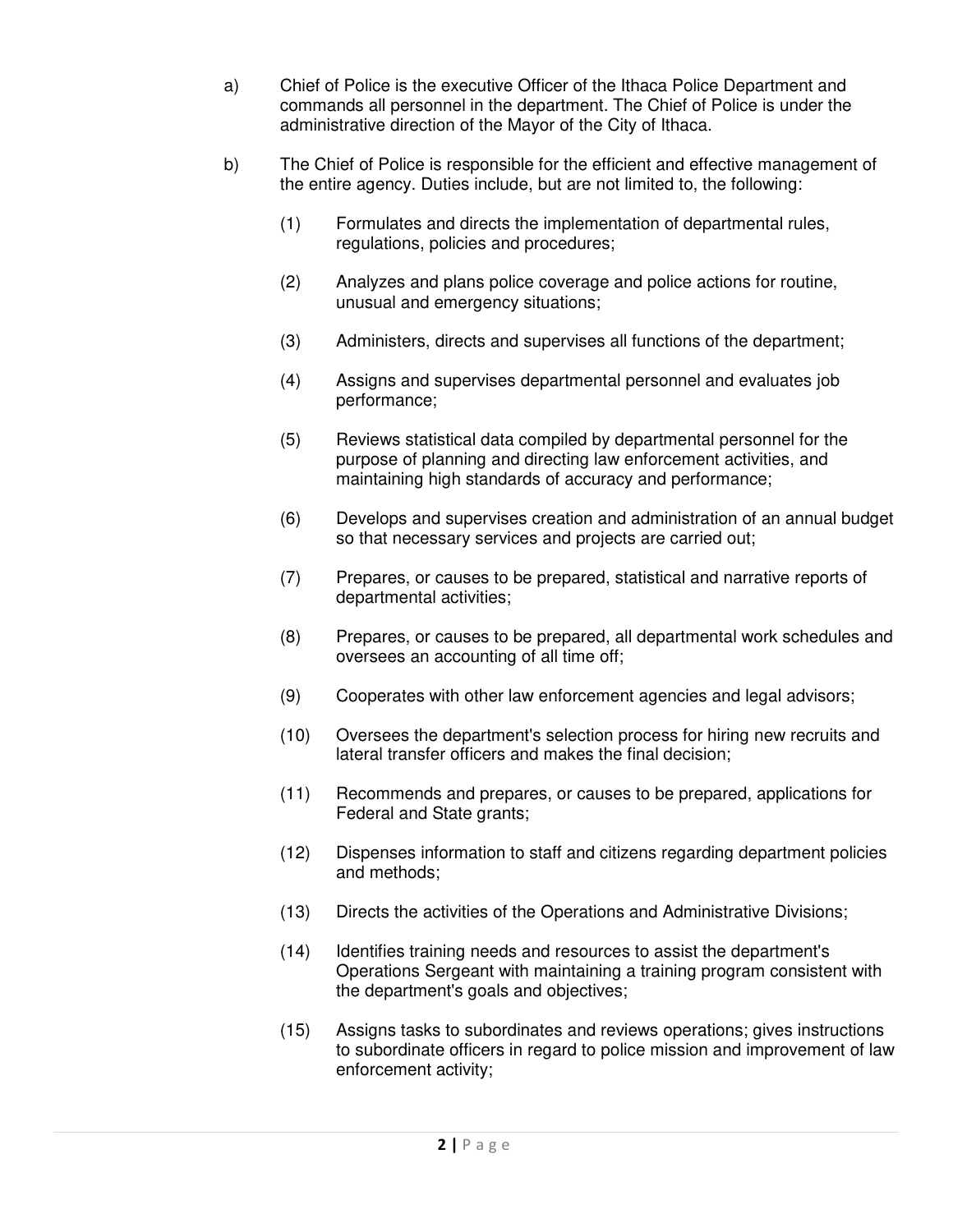- (16) Oversees police activities in connection with all serious crimes, accidents, crowd control, serious fires or unusual disorders;
- (17) Investigates police activity where unusual or difficult law enforcement problems are likely to occur;
- (18) Notes deficiencies in the performance of assigned personnel and makes recommendations for corrective action on an individual or departmental basis;
- (19) Instructs and trains subordinates in proper police procedures and methods and interprets new departmental orders and regulations to insure compliance;
- (20) Reviews reports submitted by police officers, as necessary;
- (21) Supervises maintenance of all police department records, equipment, supplies, property and evidence;
- (22) Acts as liaison between the City of Ithaca, and its various departments and any statewide, regional and countywide committees, as necessary;
- (23) Oversees the activities of the Special Weapons and Tactics Team and the Critical Incident Negotiations Team;
- (24) Oversees the activities of the Recruitment Team and hiring process.
- 2. Deputy Chief of Operations
	- a) Deputy Chief of Operations is an executive level Officer who is the supervisor of Operations Section and is second in command of the agency.
	- b) Deputy Chief of Operations is responsible for the efficient and effective management of the Operations Section. Duties include, but are not limited to, the following;
		- (1) Commands the administration and operations of the Patrol Division and serves as a direct supervisor for all Patrol Lieutenants;
		- (2) Commands the administration and operations of the Investigative Division and serves as the direct supervisor for the Investigative Lieutenant;
		- (3) Serves as the liaison with the Tompkins County Department of Emergency Response regarding issues and complaints;
		- (4) Assigns tasks to subordinates and reviews operations, gives instructions to subordinate officers in regard to Police Mission and improvement of law enforcement activity;
		- (5) Oversees police activities in connection with all serious crimes, motor vehicle crashes, crowd control, serious fires or unusual incidents;
		- (6) Reviews and investigates police activity where unusual or difficult law enforcement problems are likely to occur;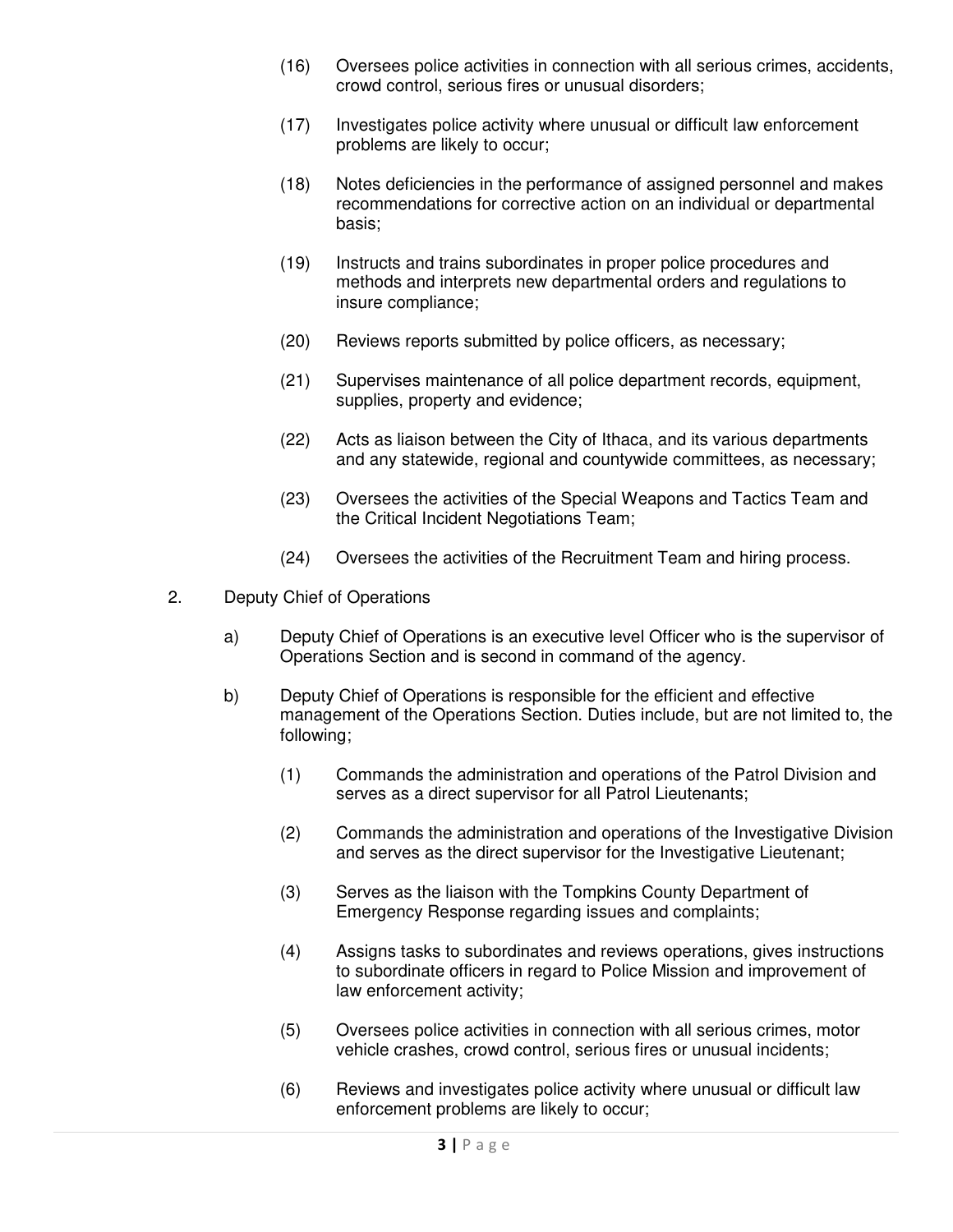- (7) Assists the Chief of Police with development and administration of an annual budget so that necessary services and projects are carried out;
- (8) Monitors and evaluates the conduct of all patrol related activities;
- (9) Reviews reports submitted by police officers, as necessary;
- (10) Cooperates with other law enforcement agencies and legal advisors;
- (11) Identifies training needs and resources to assist the department's
- (12) Training Unit to maintain a training program consistent with the department's Goals and Objectives;
- (13) Notes deficiencies in the performance of assigned personnel and makes recommendations for corrective action on an individual or departmental basis;
- (14) Performs duties and tasks necessary to fulfill the goals of the department's community relations objectives;
- (15) Performs the duties and tasks of a police officer as necessary;
- (16) Instructs and trains subordinates in proper police procedures and methods and interprets new departmental orders and regulations to insure compliance;
- (17) In the absence of the Chief of Police or Deputy Chief of Professional Standards, conducts and/or initiates formal or informal disciplinary action aimed at correcting violations of department policy, in accordance with the Collective Bargaining Agreement;
- (18) Represents the department at community group meetings, as assigned;
- (19) Administers and coordinates special projects and programs as directed to by the Chief of Police;
- (20) Investigates, or causes the investigations, into the background and qualification of all Ithaca Police Department applicants, in accordance with recognized standards and applicable statutes;
- 3. Deputy Chief of Professional Standards
	- a) Deputy Chief of Professional Standards is an executive level Officer who is the supervisor of the Administration and is third in command of the agency.
	- b) Deputy Chief of Processional Standards is responsible for the efficient and effective management of the Administrative Section. Duties include, but are not limited to, the following;
		- (1) Serves as the direct supervisor for the Operations Sergeant; overseeing Departmental Training & K9 Unit;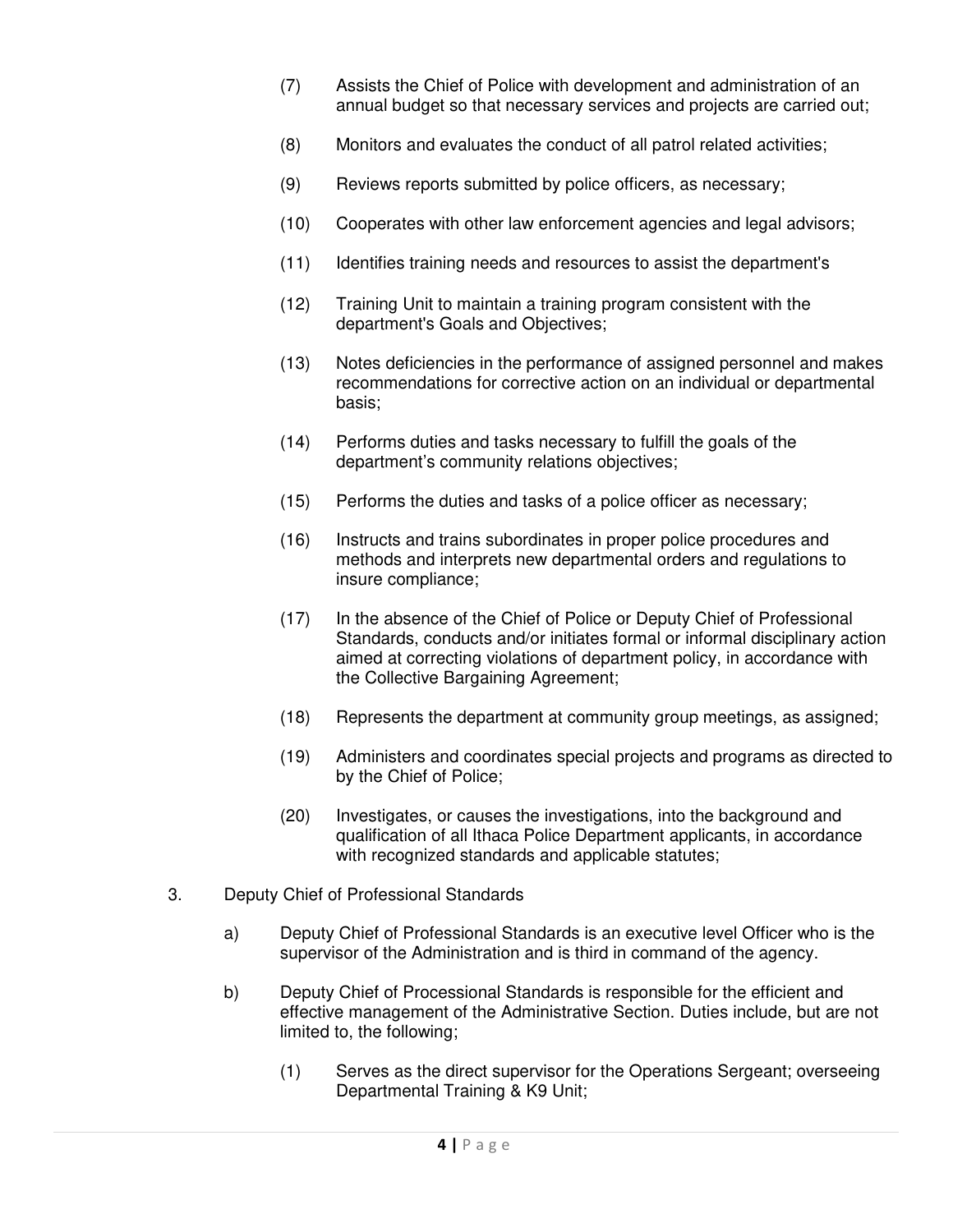- (2) Serves as the direct supervisor for the Administrative Sergeant; overseeing Records Division, Traffic Unit & Special Events;
- (3) Serves as the direct supervisor the Technical Sergeant; overseeing Body Worn Camera Evidence and Management of Warrant Administration.
- (4) Oversees all internal investigations that occur within the agency;
- (5) Oversees police activities in connection with all serious crimes, accidents, crowd control, serious fires or unusual disorders;
- (6) Reviews and investigates police activity where unusual or difficult law enforcement problems are likely to occur;
- (7) Receives and investigates all professional standards complaints unless he/she is the subject of the investigation; subordinates then report to the Chief of Police;
- (8) Conducts periodic departmental audits for efficiency and accountability;
- (9) Assigns tasks to subordinates and reviews operations; gives instructions to subordinate officers in regard to Police Mission and improvement of law enforcement activity;
- (10) Serves as the liaison with the Community Police Board;
- (11) Oversees the department's Accreditation program and the development and revision of all departmental policies and procedures;
- (12) Assists the Chief of Police with development and administration of an annual budget so that necessary services and projects are carried out;
- (13) Is responsible for oversight of all building maintenance issues and serves as the liaison with the DPW Building Supervisor;
- (14) Reviews reports submitted by police officers, as necessary;
- (15) Cooperates with other law enforcement agencies and legal advisors;
- (16) Identifies training needs and resources to assist the department's Training Officer to maintain a training program consistent with the department's Goals and Objectives.
- (17) Notes deficiencies in the performance of assigned personnel and makes recommendations for corrective action on an individual or departmental basis;
- (18) Performs duties and tasks necessary to fulfill the goals of the department's community relations objectives;
- (19) Instructs and trains subordinates in proper police procedures and methods and interprets new departmental orders and regulations to insure compliance;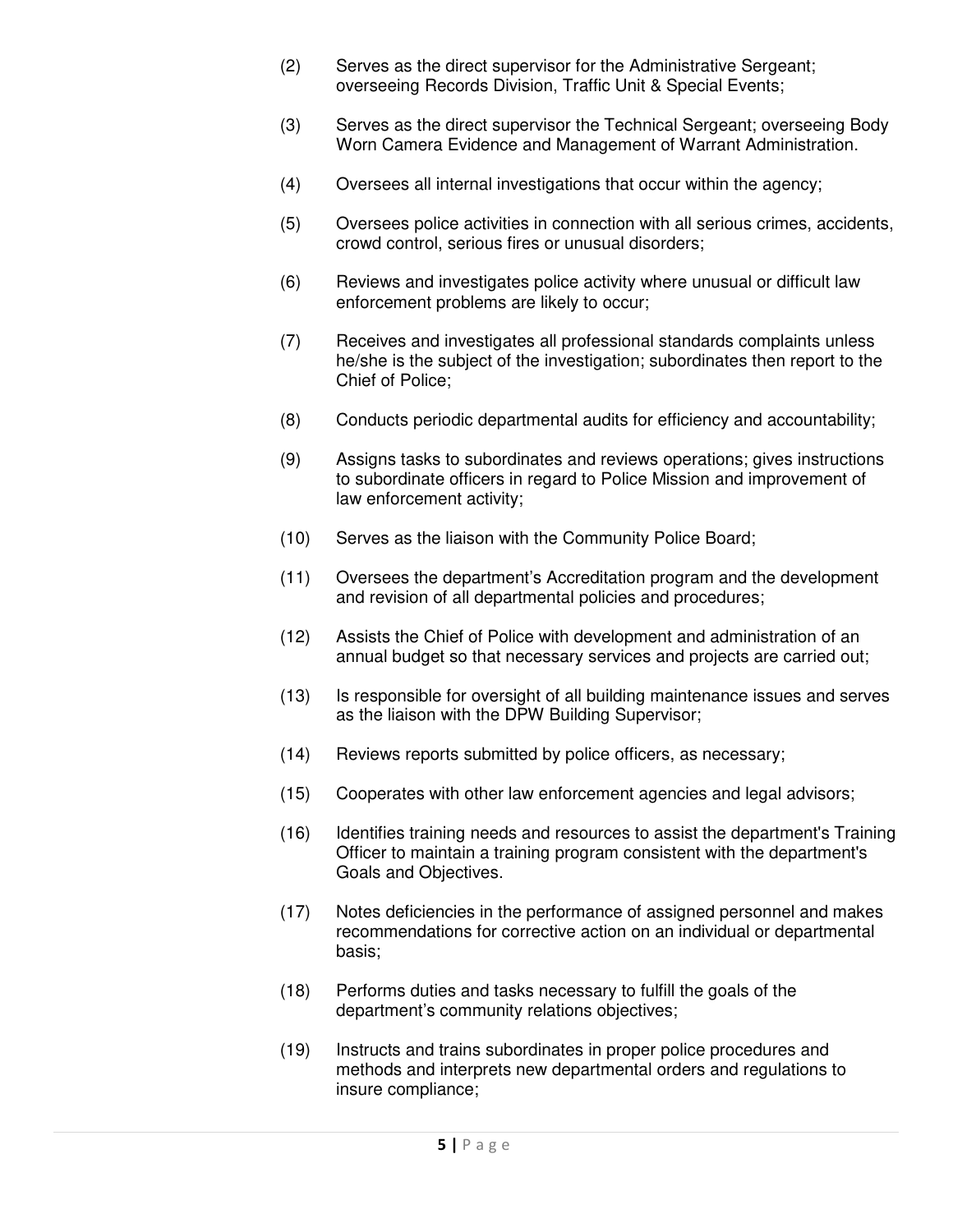- (20) In the absence of the Chief of Police, conducts and/or initiates formal or informal disciplinary action aimed at correcting violations of department policy, in accordance with the Collective Bargaining Agreement;
- (21) Represents the department at community group meetings, as assigned;
- (22) Administers and coordinates special projects and programs as directed to by the Chief of Police;
- (23) Performs other duties and responsibilities as assigned by competent authority.
- 4. Executive Assistant to the Chief
	- a) Executive Assistant to the Chief and Deputy Chiefs of Police, relieving them of administrative and business details and resolving day-to-day operational problems.
	- b) Executive Assistant has the responsibility for performing highly complex administrative support duties and tasks to further the overall work of the department and of the Office of the Chief of Police. Duties include, but are not limited to, the following;
		- (1) Composes, prepares, sends, receives, opens, reviews, sorts, and distributes mail;
		- (2) Screens callers or visitors to determine the nature of the inquiry and refers to the appropriate party;
		- (3) Develops, maintains, and updates databases and spreadsheet records;
		- (4) Establishes and maintains confidential and general office files;
		- (5) Explains established program policies and procedures to the general public and obtains routine information for program purposes;
		- (6) Schedules and arranges meetings, conferences and appointments and assembles and coordinates background material
- 5. Administrative Coordinator
	- a) Administrative Coordinator is responsible for the efficient and accurate maintenance and recordkeeping for all accounts payable and receivable at the Ithaca Police Department.
	- b) Administrative Coordinator works closely with the Chiefs Office, Controllers Office and other Unit Heads to handle financial items associated with the agency. Duties of this position include, but are not limited to the following;
		- (1) Updates and prepares weekly payroll spreadsheet and reviews timekeeping entries for accuracy;
		- (2) Verifies submission of proper travel authorizations and handles employee reimbursement for travel expenses;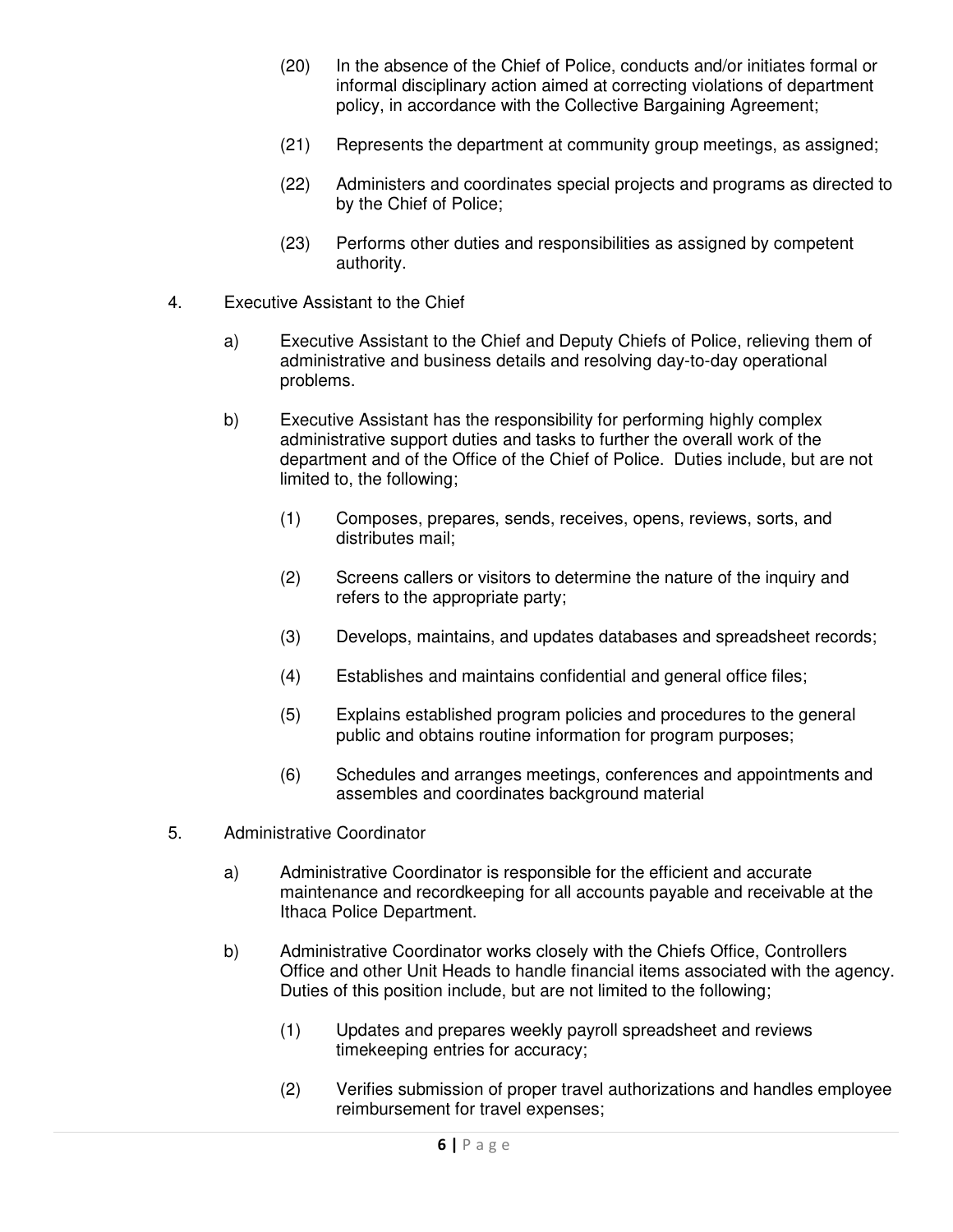- (3) Balance of accreditation budget spreadsheet back to MUNIS;
- (4) Prepares financial reports, vouchers and maintains records for private, state and federal grants;
- (5) Handles duties of workers compensation coordination
- (6) Preparation and proposal of department budget, to include salary projections, account distributions and analysis of previous year's spending;
- (7) Oversees purchases and maintains inventory of office supplies, first aid and safety equipment
- (8) Maintains all clothing allowance accounts for Officers within the agency;
- c) Financial Clerk
	- (1) Is a non-sworn position that is assigned to the Administrative Coordinator and is responsible for various tasks associated with scheduling & payroll. This position will work directly with the Administrative Coordinator.
	- (2) The duties and responsibilities of the position include but are not limited to:
		- a. Maintains individual Officer time-keeping records;
		- b. Compiles weekly reports for City Hall and Comptroller's Office
		- c. Completes and quality controls checks personnel time;
		- d. Completes Injury and 207c reports;
		- e. Completes budget reports as requested;
		- f. Maintains Police Blotter Documents;
		- g. Assists with weekly payroll reports;
		- h. Other tasks as determined by the Administrative Coordinator.

## B. Operations

- 1. Patrol Division
	- a) The Patrol Division is responsible for providing direct and general police services to the public. These services include, but are not limited to, the protection of life and property, protection of constitutional guarantees of all people, reduction of opportunities for the commission of crime, resolution of conflict, identification of criminal offenders and criminal activity, enforcement of law, and the apprehension of offenders.
	- b) Duties and Responsibilities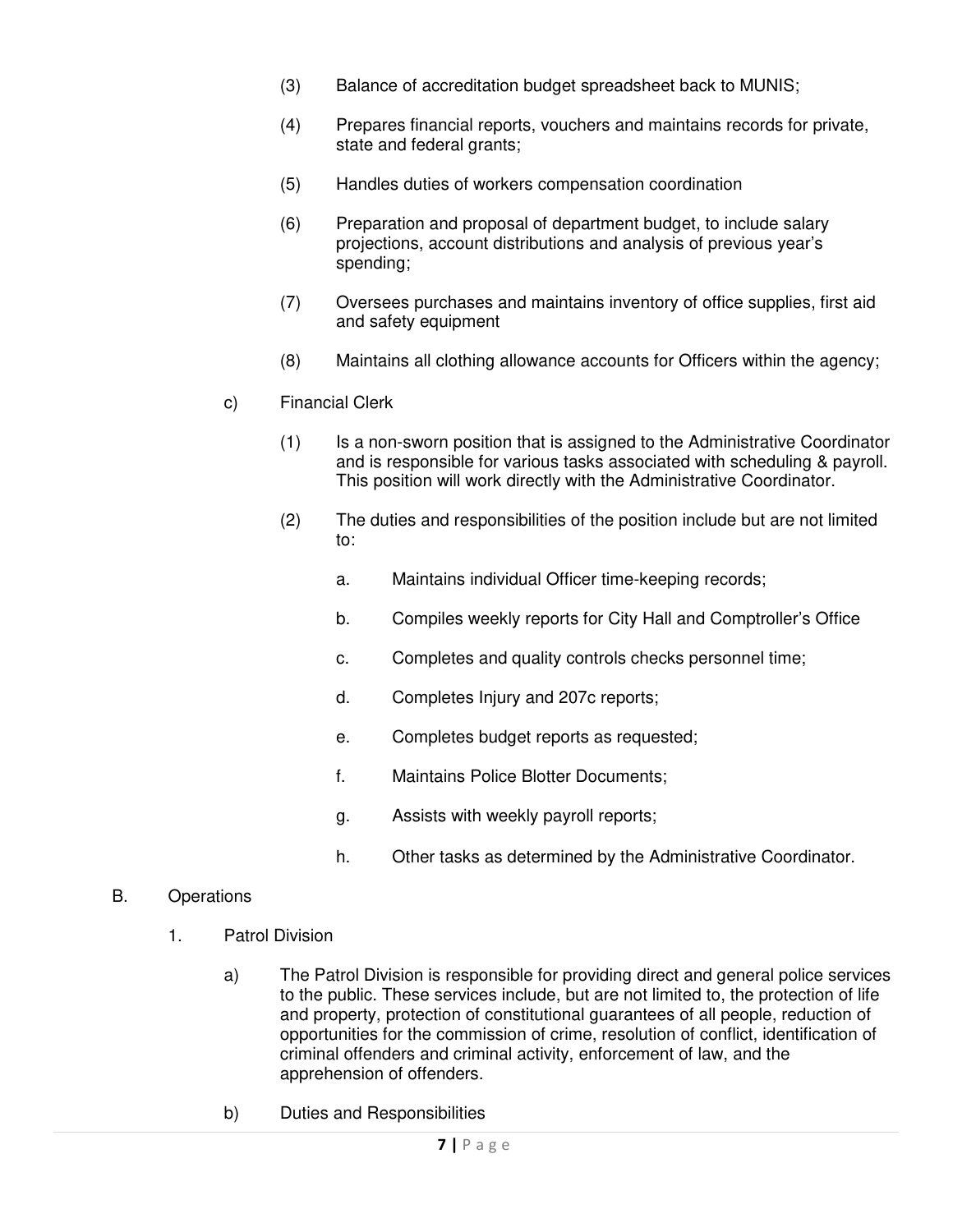- (1) General Duties of all Patrol Division Personnel:
	- a. Provide conspicuous patrol service to deter crimes and traffic accidents, maintain public order, and identify hazards to public safety;
	- b. Respond to all calls for police service and prepare all related reports in a timely manner;
	- c. Conduct a preliminary investigation of all offenses, and follow-up investigations as directed by appropriate authority;
	- d. Apprehend offenders;
	- e. Enforce the law;
	- f. Conduct crime prevention and suppression activities;
	- g. Maintain close liaison with the community and foster positive policecommunity relations;
	- h. Develop valuable sources of information;
	- i. Provide traffic direction, control, and accident investigation;
	- j. Provide emergency services when necessary;
	- k. Process and transport prisoners;
	- l. Report information to other department components or other agencies as necessary;
	- m. Testify in court when directed.
- c) Patrol Lieutenant
	- (1) Patrol Lieutenant is a second level supervisor who has the responsibility of a Patrol Platoon Commander and is under the direct command of the Deputy Chief of Operations. Other duties include, but are not limited to, the following:
		- a. Administers, directs and is responsible for the daily operations of his/her assigned platoon. The Patrol Lieutenant has direct supervision over Patrol Sergeants, Patrol Officers, and civilian personnel to ensure the proper and professional delivery of police services to the community. In addition, the Patrol Lieutenant shall have the same duties and responsibilities as a police officer;
		- b. Assigns tasks to subordinates and reviews operations; gives instructions to subordinate officers in regard to Police Mission and improvement of law enforcement activity;
		- c. Oversees police activities in connection with all serious crimes, accidents, crowd control, serious fires or unusual disorders;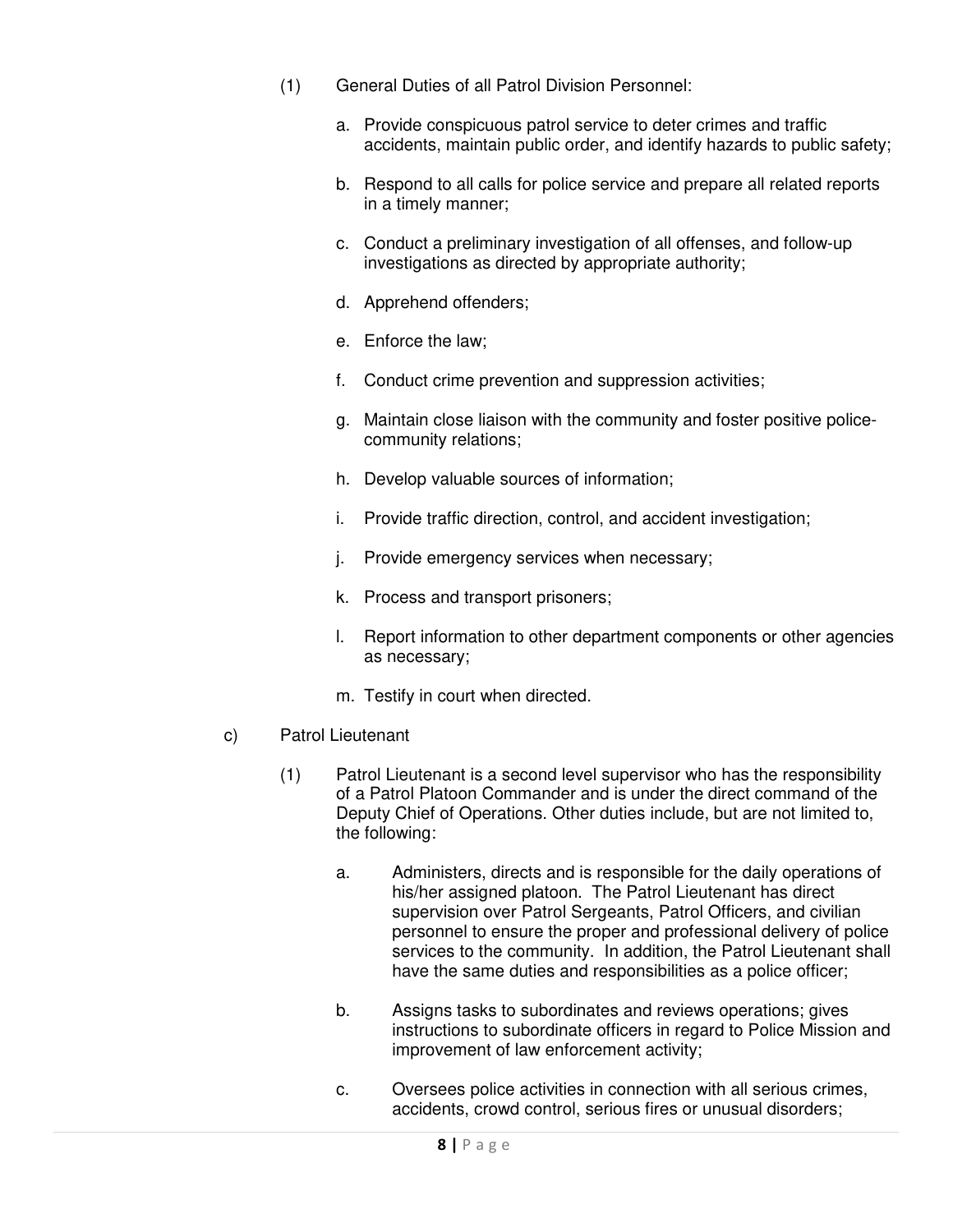- d. Reviews and investigates police activity where unusual or difficult law enforcement problems are likely to occur;
- e. Receives and investigates all professional standards complaints unless he/she is the subject of the investigation;
- f. Assist the Chief of Police with developing and administration of an annual budget so that necessary services and projects are carried out;
- g. Monitors and resources the conduct of all Patrol investigations;
- h. Cooperates with other law enforcement agencies and legal advisors;
- i. Identifies training needs and resources to assist the Department's Training Officer to maintain a training program consistent with the Department's Goals and Objectives.
- j. Notes deficiencies in the performance of assigned personnel and makes recommendations for corrective action on an individual or departmental basis;
- k. Performs duties and tasks necessary to fulfill the goals of the department's Community relations objectives;
- l. Performs the duties and tasks of a police officer as necessary;
- m. Instructs and trains subordinates in proper police procedures and methods and interprets new departmental orders and regulations to insure compliance;
- n. Prepares personnel assessments of assigned subordinates; and councils subordinates;
- o. Represents the department at community group meetings as assigned;
- p. Administers and coordinates special projects and programs as directed to by the Chief of Police;
- q. Assist the Chief of Police with the recommendation, preparation of applications and administration of Federal and State grants;
- r. Performs other duties and responsibilities as assigned by competent authority;
- s. Directing the daily field activities of officers through daily assignment of duties;
- t. Enforcement of Department Policy, assessment of field performance and training of the subordinate law enforcement staff;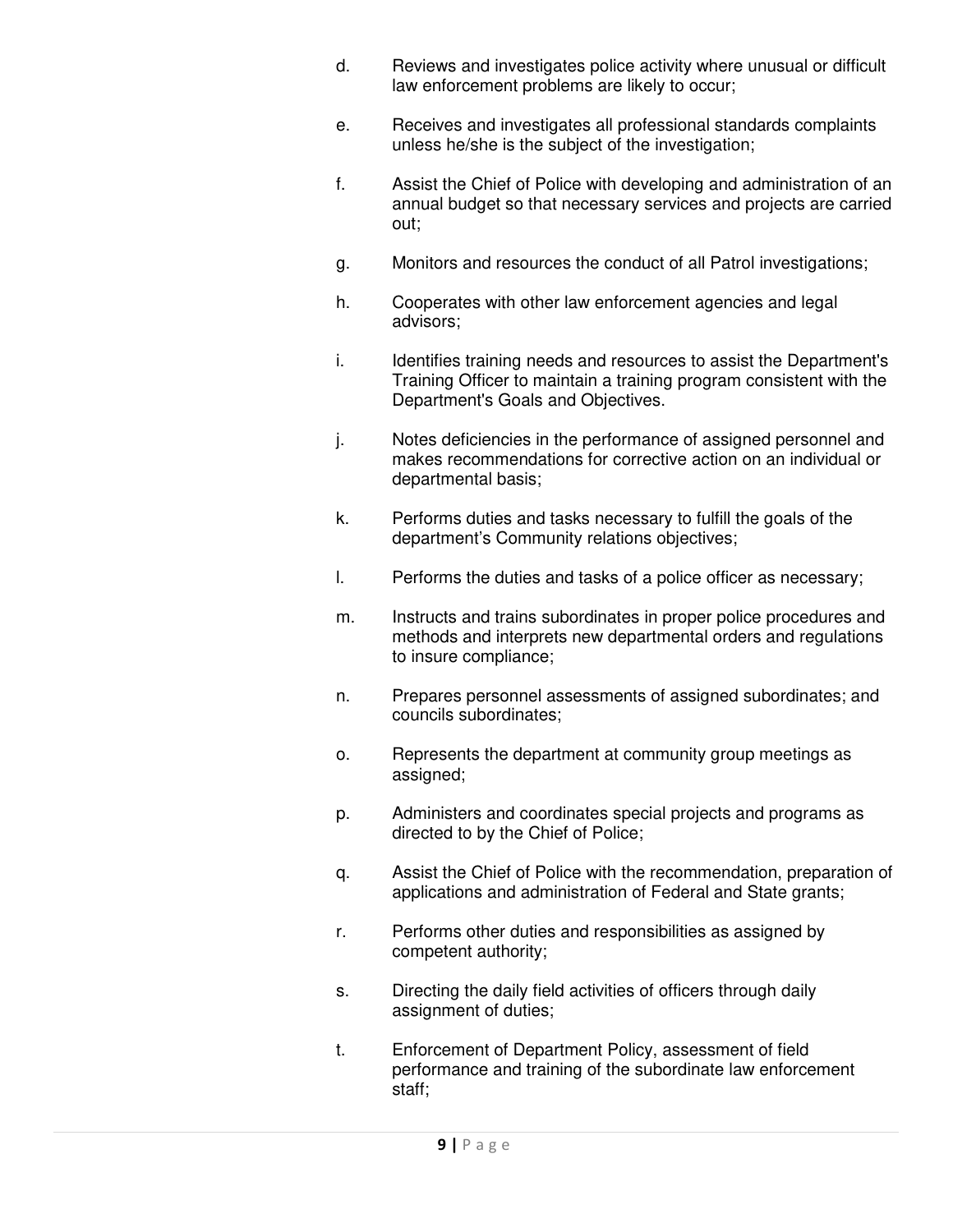- u. Takes initial command of situations that are serious in nature where there is a possibility of serious injury, substantial property damage or loss, serious crimes, or situations where the public may be placed in danger;
- v. Conducts inspections of personnel, equipment, and vehicles to insure compliance with current departmental procedures and policies;
- w. Prepares performance assessments of assigned subordinates; and councils subordinates;
- x. Conducts and/or initiates counseling and training aimed at correcting violations of Department policy or procedures;
- y. Instructs and trains subordinates in proper police procedures and methods and interprets new departmental orders and regulations to insure compliance;
- z. Reviews reports submitted by Police Officers;
- aa. When necessary, it shall be the responsibility of the Patrol Division Lieutenant to respond to the scene of any incident that would be considered:
	- (i) Motor vehicle accident involving serious personal injury or death;
	- (ii) Any incident involving death or serious physical injury of a person;
	- (iii) Any injury or illness requiring professional medical attention to a person while in IPD custody;
	- (iv) Department use of force resulting in physical injury or death of a person;
	- (v) Incident of injury to a Department employee;
	- (vi) Report of threatened or attempted suicide;
	- (vii) Report of child abduction or AMBER alert originating from this agency;
	- (viii) Department fleet vehicle accidents;
	- (ix) Any vehicle accident involving a sworn Department officer that occurs within the city of Ithaca;
	- (x) Any call for service involving any off-duty peace or police officer within the City of Ithaca;
	- (xi) Calls for service involving an off-duty IPD officer within the County of Tompkins;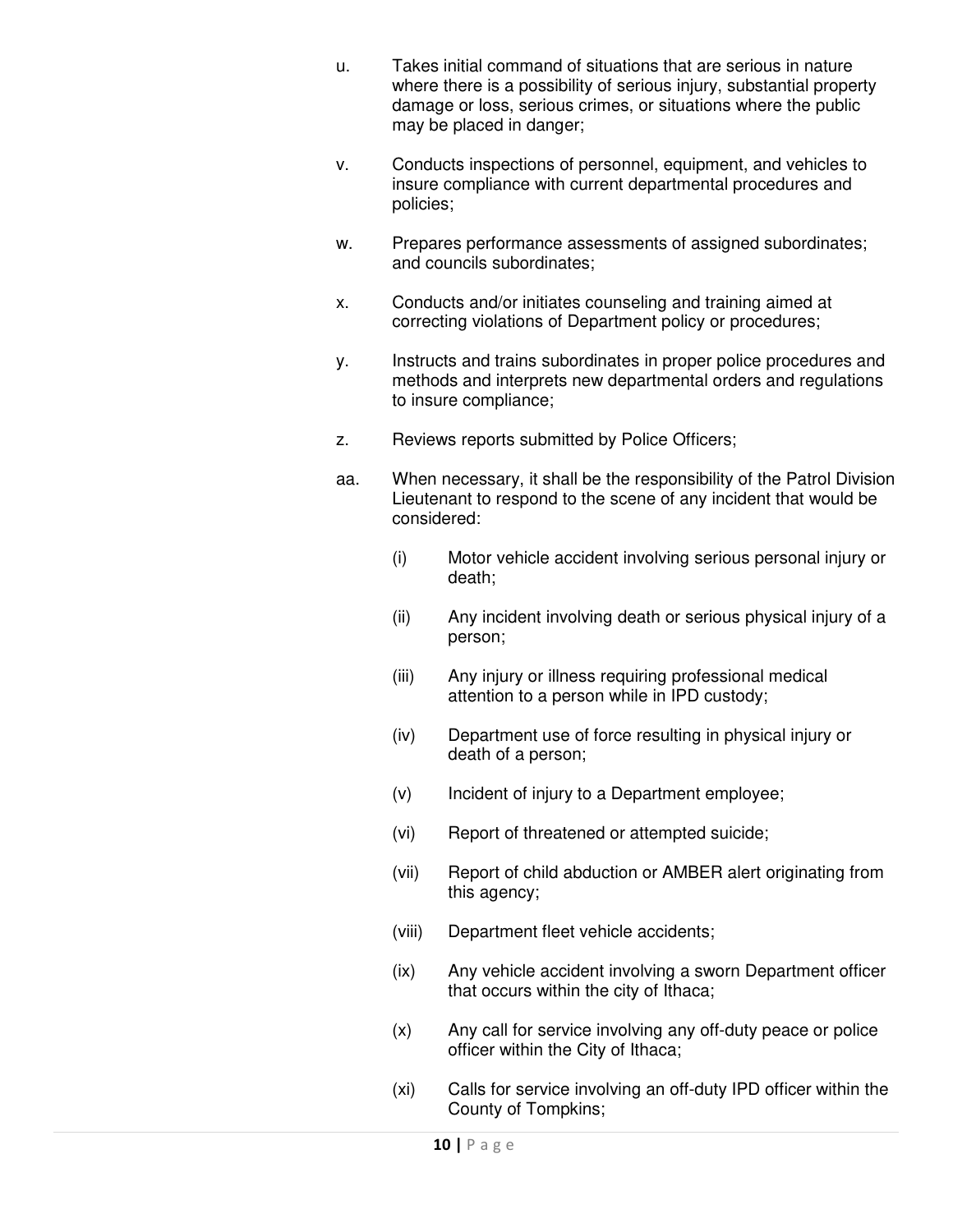- (xii) Suspected or confirmed discharge of a firearm, other than for Department training or lawful recreational purposes;
- (xiii) Any incident that potentially poses substantial danger or inconvenience to a significant portion of the population, or significant property damage;
- (xiv) Any serious fire;
- (xv) Bomb threat or explosion;
- (xvi) Any incident which may result in SWAT or CINT Team deployment;
- (xvii) Civil unrest or mass protest events;
- (xviii) Any event that would require mutual aid from other agencies, or activation of additional Department resources;
- (xix) Any event requiring the activation of the Incident Command System;
- (xx) Enforcement activity by federal law enforcement agencies;
- (xxi) An arrest or detention of a foreign national for a criminal offense;
- (xxii) Any use of the Restraint Chair or Tire Deflation Device;
- (xxiii) Escaped prisoner.
- d) Patrol Sergeant
	- (1) Patrol Sergeant is the first line supervisory officer of the Ithaca Police Department. Sergeants shall have the same duties and responsibilities as a police officer. Sergeants' work under the general supervision of a Lieutenant.
	- (2) Patrol Division Sergeants shall be responsible for the direct supervision of uniform Patrol Officers and civilian employees under their control. The duties of the Patrol Division Sergeants shall include, but are not limited to:
		- a. Directing the daily field activities of officers through daily assignment of duties;
		- b. Enforcement of Department Policy, assessments of field performance and training of the subordinate law enforcement staff;
		- c. Takes initial command of situations that are serious in nature where there is a possibility of serious injury, substantial property damage or loss, serious crimes, or situations where the public may be placed in danger. The Sergeant will also determine the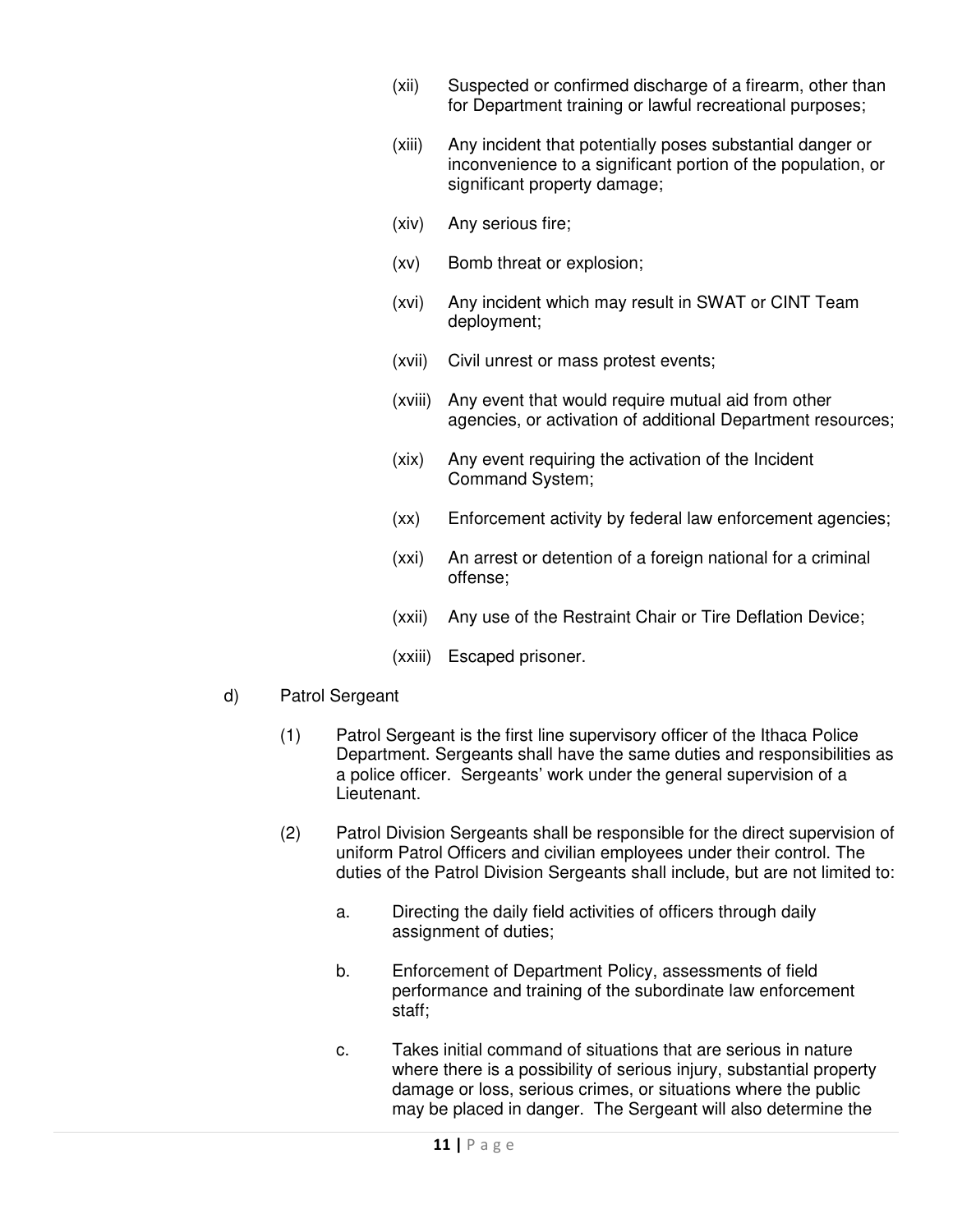need for additional resources and alert the Lieutenant and/or the Chief of Police immediately as to the situation;

- d. Conducts inspections of personnel, equipment, and vehicles to insure compliance with current departmental procedures and policies;
- e. Provide leadership and guidance in developing loyalty and dedication to the police profession;
- f. Train, direct, supervise, and evaluate members in their assigned duties;
- g. Conducts and/or initiates counseling aimed at correcting violations of Department policy or procedures;
- h. Instructs and trains subordinates in proper police procedures and methods and interprets new departmental orders and regulations to insure compliance;
- i. Reviews reports submitted by Police Officers;
- j. Notes deficiencies in the performance of assigned personnel and makes recommendations for corrective action on an individual or departmental basis;
- k. Communicate orders, information, and instruction;
- l. Inform his/her relief of all necessary police matters;
- m. Conduct shift briefings;
- n. Inspect personnel, vehicles, and equipment;
- o. Ensure Department resources are used effectively;
- p. Ensure proper procedures are followed in arrests and processing;
- q. Promptly report matters of importance to superior officers;
- r. Ensure that all appropriate government and police agencies are informed of emergencies and hazards that require their attention;
- s. Direct activities of subordinates toward accomplishing the mission, goals, and objectives of the Department;
- t. Relay information through the Chain of Command to appropriate Divisions/Units of the Department;
- u. In the absence of the Chief of Police or the Lieutenant, represents the department at community group meetings as assigned;
- v. Performs duties and tasks necessary to fulfill the goals and objectives of the department;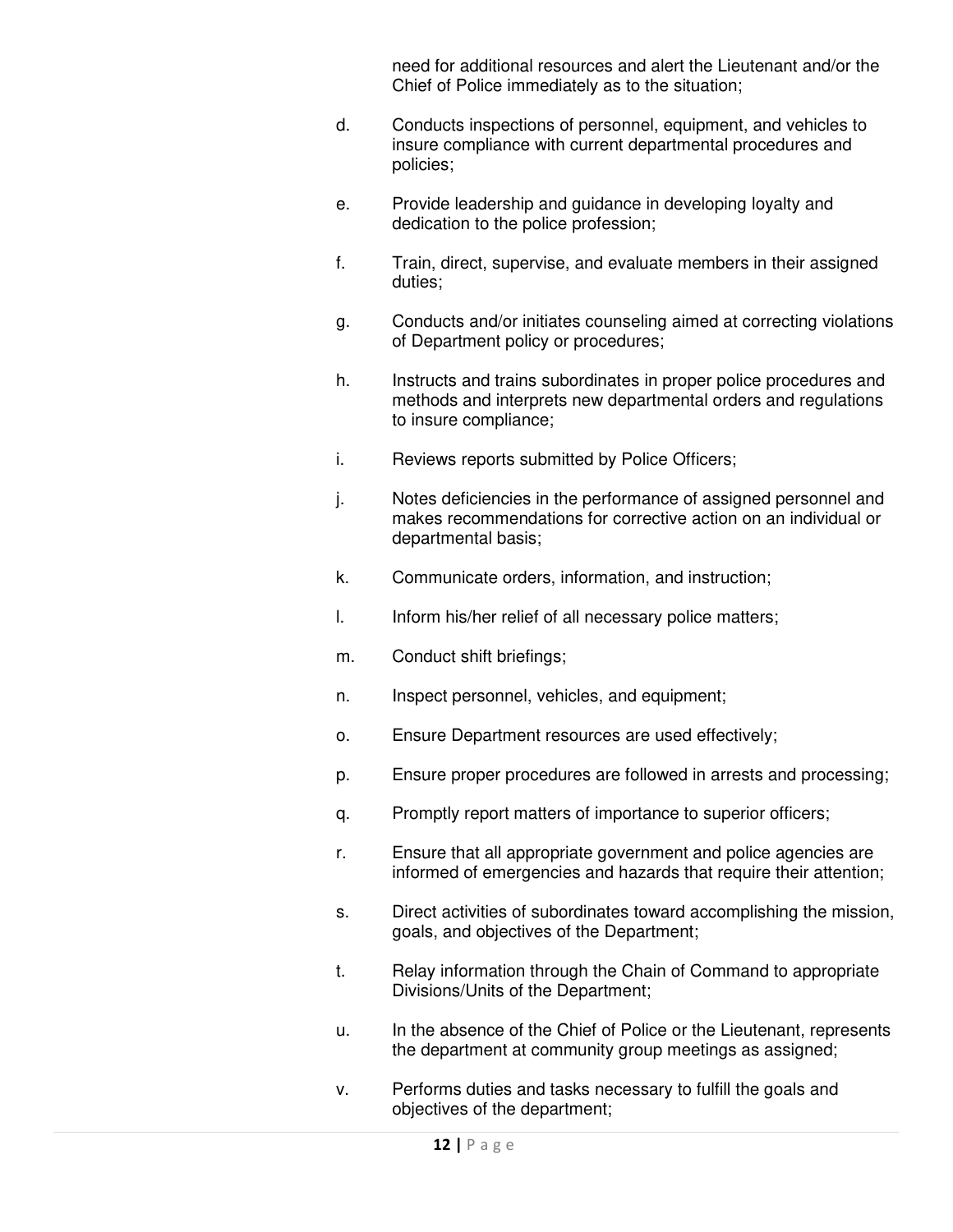- w. Performs other duties and responsibilities as assigned by competent authority;
- x. When necessary, it shall be the responsibility of the Patrol Division Sergeant to respond to the scene of any incident that would be considered:
	- (i) Motor vehicle accident involving serious personal injury or death;
	- (ii) Any incident involving death or serious physical injury of a person;
	- (iii) Any injury or illness requiring professional medical attention to a person while in IPD custody;
	- (iv) Department use of force resulting in physical injury or death of a person;
	- (v) Incident of injury to a Department employee;
	- (vi) Report of threatened or attempted suicide;
	- (vii) Report of child abduction or AMBER alert originating from this agency;
	- (viii) Department fleet vehicle accidents;
	- (ix) Any vehicle accident involving a sworn Department officer that occurs within the city of Ithaca;
	- (x) Any call for service involving any off-duty peace or police officer within the City of Ithaca;
	- (xi) Call for service involving an off-duty IPD officer within the County of Tompkins;
	- (xii) Suspected or confirmed discharge of a firearm, other than for Department training or lawful recreational purposes;
	- (xiii) Any incident that potentially poses substantial danger or inconvenience to a significant portion of the population, or significant property damage;
	- (xiv) Any serious fire;
	- (xv) Bomb threat or explosion;
	- (xvi) Any incident which may result in SWAT or CINT Team deployment;
	- (xvii) Civil unrest or mass protest events;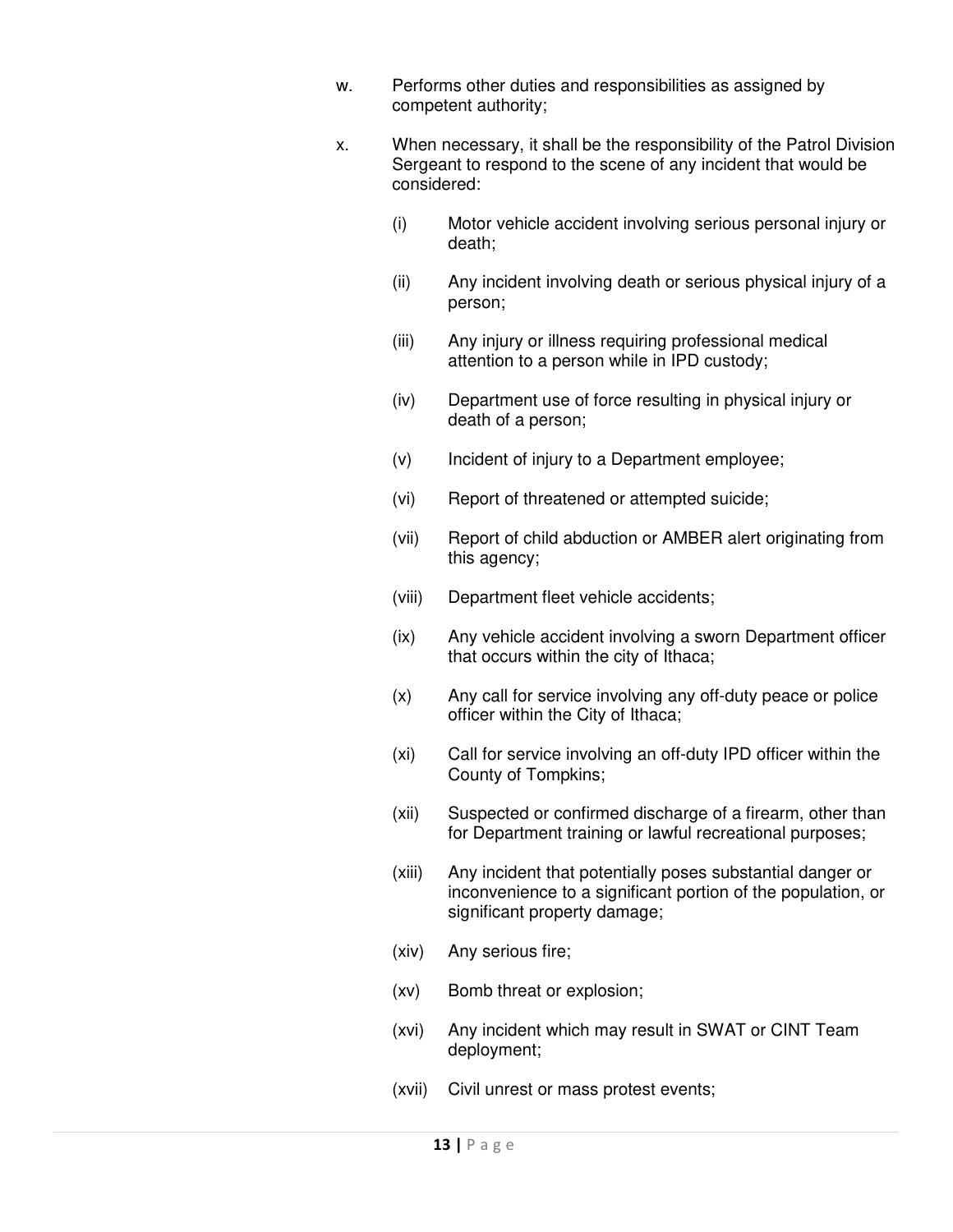- (xviii) Any event that would require mutual aid from other agencies, or activation of additional Department resources;
- (xix) Any event requiring the activation of the Incident Command System;
- (xx) Enforcement activity by federal law enforcement agencies;
- (xxi) An arrest or detention of a foreign national for a criminal offense;
- (xxii) Any use of the Restraint Chair or Tire Deflation Device;
- (xxiii) Escaped prisoner;
- e) Uniformed Police Officer
	- (1) All police officers are responsible for the impartial enforcement of all Federal and State Laws as well as local ordinances, preservation of the peace, protection of lives and property, investigation of criminal offenses, apprehension of criminals and lawbreakers and other related work in accordance with law, rules, regulations and the administrative policies and procedures of the Ithaca Police Department. Other activities include, but are not limited to the following:
		- a. Responds to and investigates all complaints received from the public in a timely manner;
		- b. Provide conspicuous patrol service to deter crimes and traffic accidents, maintain public order, and identify hazards to public safety;
		- c. Investigates and reports all suspicious activities;
		- d. Investigates and submits reports for wanted and missing persons and stolen vehicles and other property;
		- e. Conducts investigations and preserves crime scenes;
		- f. Exercises police traffic supervision through traffic direction, accident investigation and traffic law enforcement;
		- g. Inspects residential properties, City property, and businesses that are closed, on a regular basis;
		- h. Advises and directs the public;
		- i. Maintain close liaison with the community and foster positive police-community relations;
		- j. Develop valuable sources of information;
		- k. Maintains public order;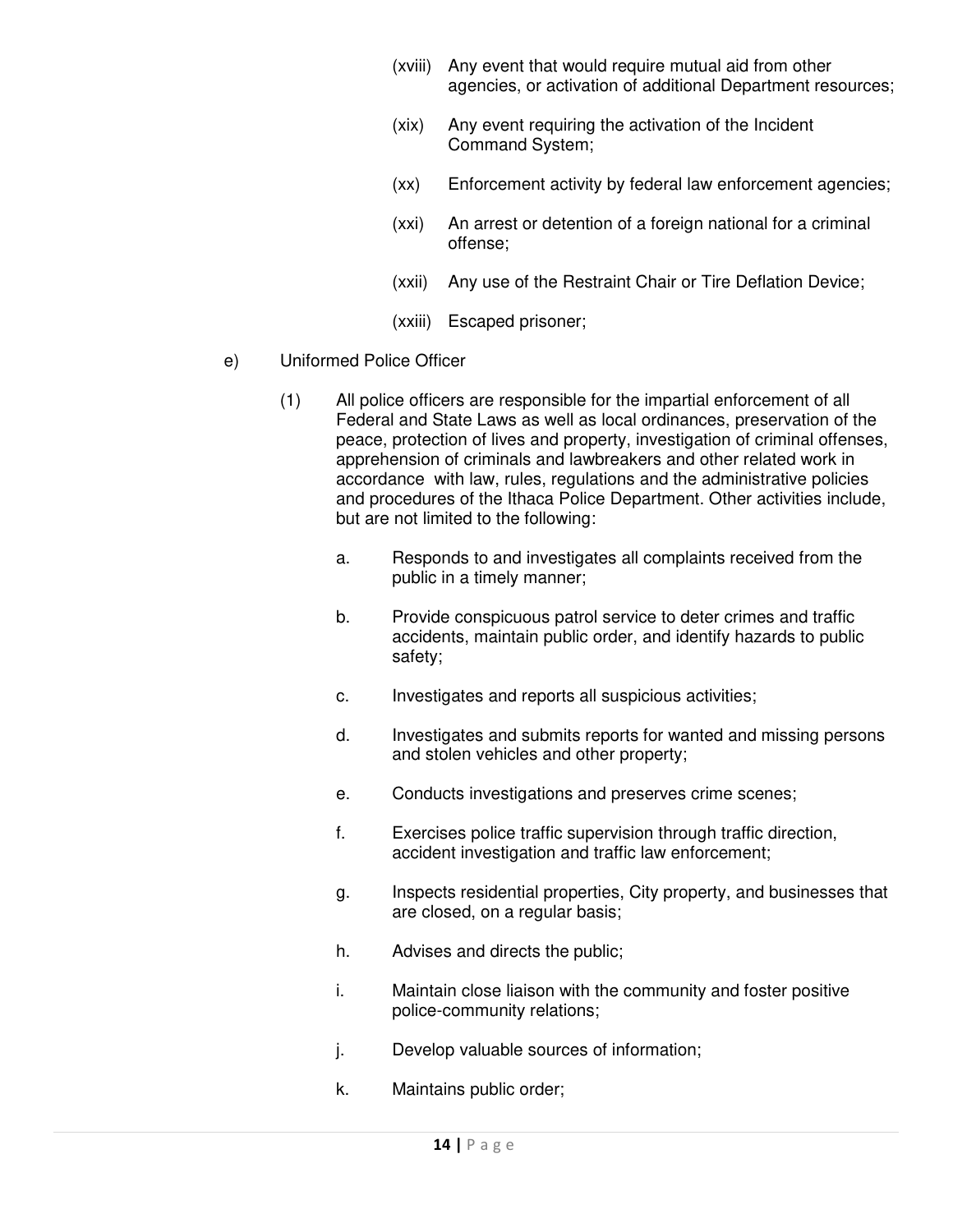- l. Submits reports on activities, observations and investigations;
- m. Prepares affidavits, statements, information, and other court documents as required, testifies at trials, hearings and other proceedings as required, and assists in the prosecution of accused persons;
- n. Provide emergency services when necessary;
- o. Process prisoners;
- p. Report information to other department components or other agencies as necessary;
- q. Testify in court when directed;
- r. Transports prisoners to detention areas;
- s. Performs other assignments as directed by a Supervisor;
- t. Represents the department at community group meetings as assigned.
- f) Unusual Incident Notifications
	- (1) Sergeants and Lieutenants should ensure that a Deputy Chief and/or the Chief of Police have been notified via phone in the event of an unusual incident, as described below. The notification should be made as soon as practicable after the incident occurs.
	- (2) Unusual incidents include, but are not limited to:
		- a. Any incident in which a member of the Department received medical treatment at a hospital for a serious injury that occurred while on or off duty;
		- b. Any injury or medical condition of a person that required transport to a hospital, which occurred while in Department custody. This shall not include those persons who are transported for mental health evaluations, or who were injured prior to being in police custody;
		- c. Confirmed shooting of a person resulting in injury or death;
		- d. Confirmed shooting resulting in property damage;
		- e. Suicide or attempted suicide of a person in Department custody;
		- f. Escape from custody;
		- g. Kidnapping and/or AMBER Alert notification originating from the Department;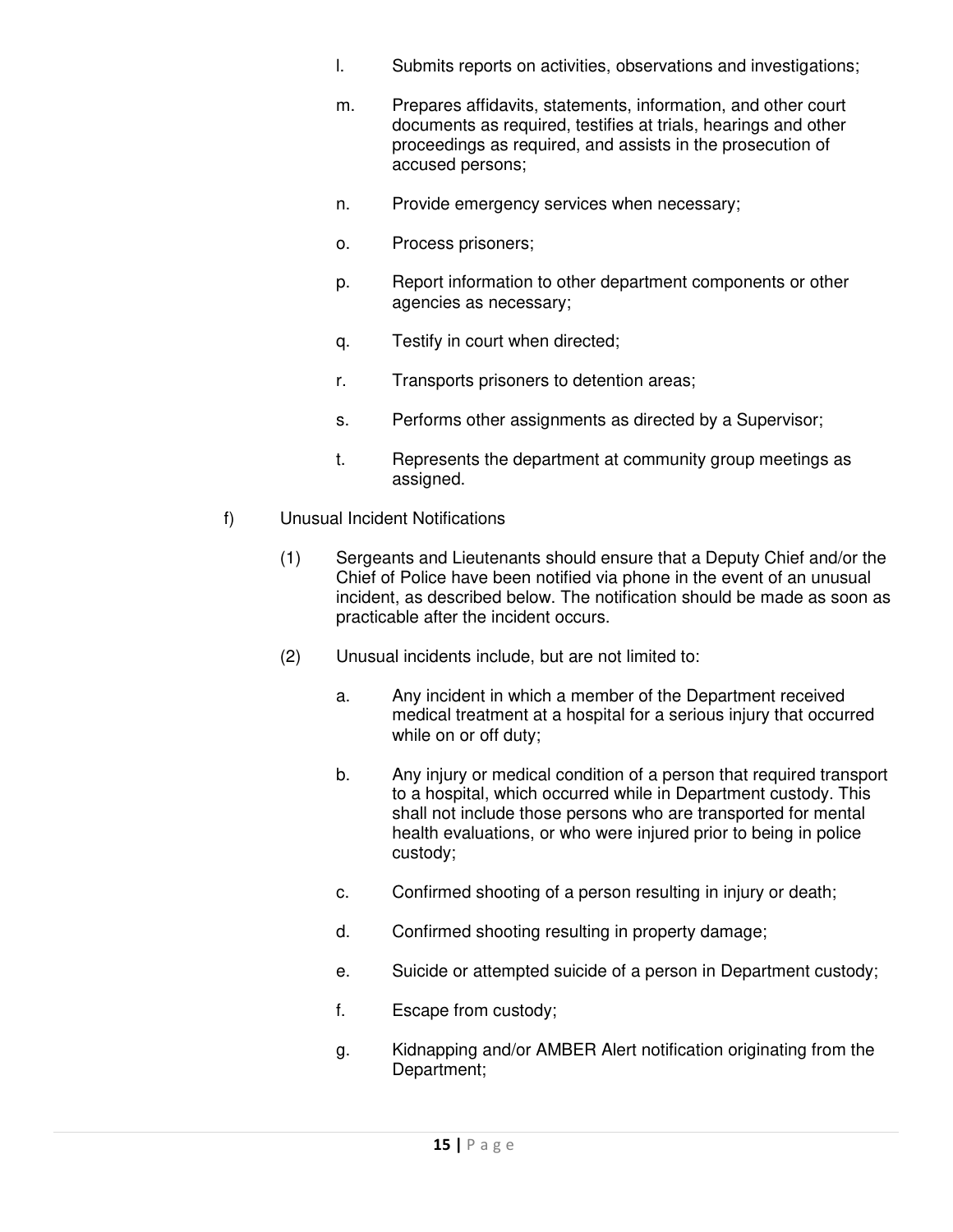- h. Incidents requiring mutual aid or activation of additional Department resources;
- i. Officer involved deadly force incidents, other than destruction of wildlife;
- j. Riot, mass protest, or civil unrest incidents;
- k. Crimes in which death occurred or is likely to occur;
- l. Motor Vehicle Crashes resulting in serious physical injury or death;
- m. Any incident which may be investigated as a hate crime;
- n. When the National Homeland Security Advisory System elevates to a Code Red status (Severe Risk of Terrorist Attack);
- (3) Supervisors should notify the Deputy Chiefs and/or Chief of Police when a situation exists where they are unsure whether the criterion has been met for an unusual incident;
- (4) Email notification should be made to the Deputy Chiefs and/or Chief of Police for other incidents that do not meet the threshold listed above or whenever a press release is generated.
- 2. Investigative Unit
	- a) The Investigations Division is responsible for assisting the department and public with investigation, follow-up, evidence collection and interviews associated with serious incidents. The Investigations Division consists of three (3) subordinate sub-units all of which works under the general supervision of the Investigations Lieutenant. The three sub-unit are:
		- (1) Criminal Investigations Unit
		- (2) Juvenile Investigation Unit
		- (3) Special Investigations Unit
	- b) Duties and Responsibilities
		- (1) Investigations Lieutenant
			- a. The Investigations Lieutenant is a command level officer of the Ithaca Police Department who works under the general supervision of the Deputy Chief of Operations. The duties and responsibilities of the position include but are not limited to:
				- (i) Direct supervisor for all member in the Criminal and Juvenile Investigations Unit;
				- (ii) Supervises and conducts criminal investigations as directed and respond to critical incidents as requested;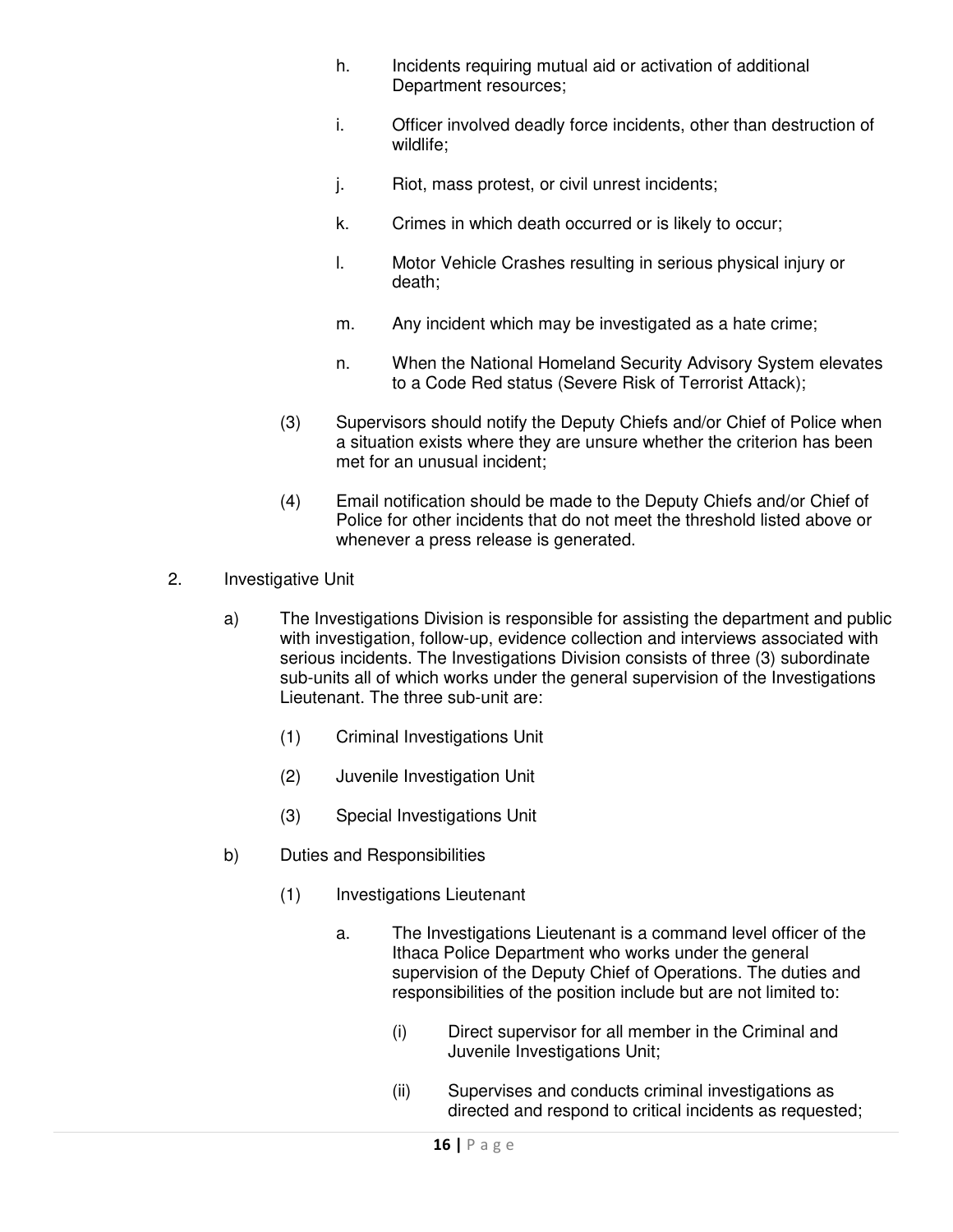- (iii) Requests and utilizes the proper cooperation of other law enforcement authorities when required to assist with the investigation of crimes being committed in the City of Ithaca;
- (iv) Supervises the work of Ithaca Police Department personnel, as assigned;
- (v) Review reports and arrests generated by assigned personnel and identifies any trends with criminal activity or suspects;
- (vi) Read, review and implement practical applications contained in applicable New York State laws, Policies, Procedures and other manuals;
- (vii) Ensure that adequate crime scene investigation equipment and supplies are available, and make recommendations for replacement or additional supplies and equipment;
- (viii) Make recommendations for training of staff under their supervision;
- (ix) Complete ongoing assessments of staff under their supervision;
- (x) Conduct or cause to be conducted background investigations of individuals being considered for employment and report these findings as directed to the Chief of Police;
- (xi) Conduct or cause to conduct internal investigations as directed by the Deputy Chief of Police-Professional Standards;
- (xii) Performs other duties and responsibilities as assigned by competent authority.
- (2) Investigations Sergeant
	- a. The Investigations Sergeant is a first line supervisor assigned to an investigations unit and works under the general supervision of the Investigations Lieutenant. The duties and responsibilities of the position include but are not limited to:
		- (i) Directly supervises investigators assigned to the Special Investigations Unit;
		- (ii) Oversees the management of Confidential Informants, (See General Order # 571);
		- (iii) Supervises and conducts criminal investigations as directed and respond to critical incidents as requested;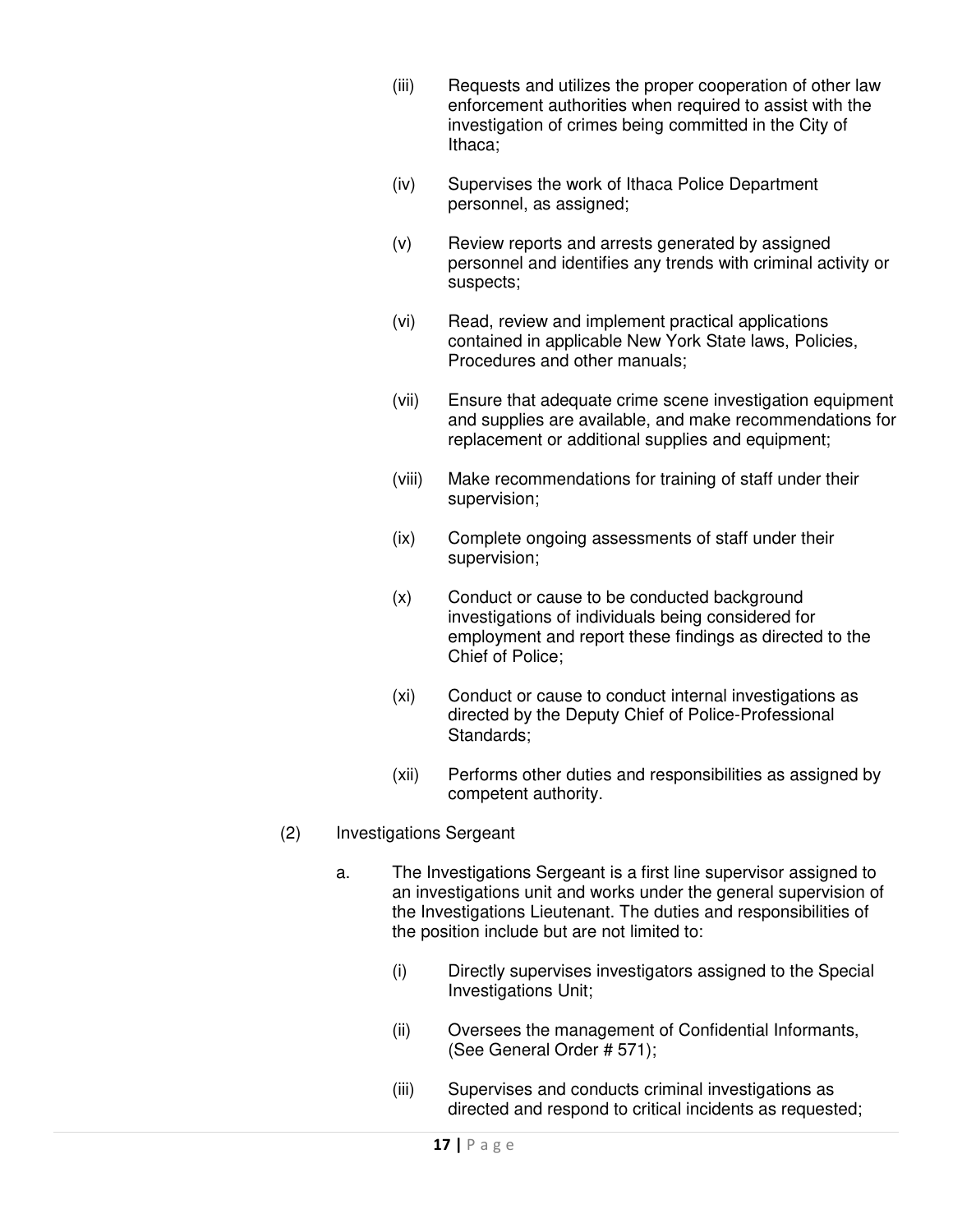- (iv) Requests and utilizes the proper cooperation of other law enforcement authorities when required to assist with the investigation of crimes being committed in the City of Ithaca;
- (v) Supervises the work of Ithaca Police Department personnel, as assigned;
- (vi) Review reports and arrests generated by assigned personnel and identifies any trends with criminal activity or suspects;
- (vii) Read, review and implement practical applications contained in applicable New York State laws, Policies, Procedures and other manuals;
- (viii) Make recommendations for training of staff under their supervision;
- (ix) Complete ongoing assessments of staff under their supervision;
- (x) Performs other duties and responsibilities as assigned by competent authority.

## (3) Investigators

- a. Those personnel assigned to the Investigation Division will be responsible to the First Line Supervisor of their assigned unit. Investigators are also responsible for conducting criminal investigations and will assist any member of the department when requested to do so by a supervisor.
- b. Investigators will conduct all felony and special investigations as well as those assigned. Other duties include but are not limited to:
	- (i) Monitor the effects of the criminal investigation process and coordinates investigations within the Ithaca Police Department, and with other agencies;
	- (ii) Responding to calls for assistance by any member of this department investigating a crime, and render his/her assistance in the investigation;
	- (iii) Insuring that all investigations assigned to them are completed promptly and thoroughly by utilizing resources of this department and seeking resources made available from other agencies if so warranted;
	- (iv) Communicating information regarding criminal intelligence, suspects or wanted persons to other members of the department as well as outside agencies;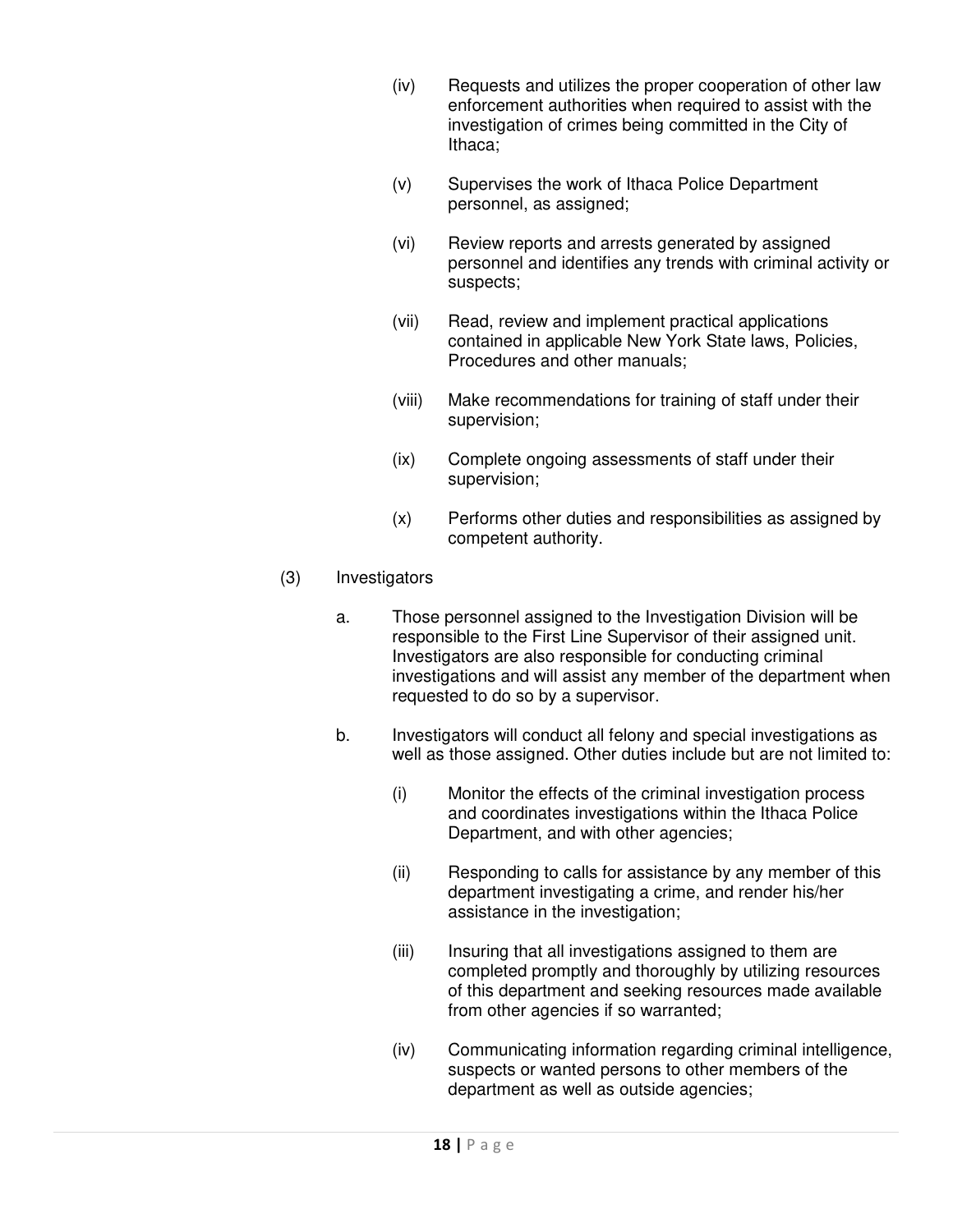- (v) Represents the department at community group meetings as assigned;
- (vi) Performs duties and tasks necessary to fulfill the goals of the department's Community relations objectives;
- (vii) Investigates the background and qualification of all Department of Police applicants in accordance with recognized standards and applicable statutes;
- (viii) Insuring that all evidence is documented and stored correctly. Will be responsible for all handling and disposing of evidence.

## (4) Investigative Assistant

- a. Personal administrative assistant to the Investigations Division, relieving them of administrative and business details and resolving day-to-day operational problems. The Investigative Assistant has the responsibility for performing highly complex administrative support duties and tasks to further the overall work of the department and Investigations Division. Duties include, but are not limited to, the following:
	- (i) Composes, prepares, sends, receives, opens, reviews, sorts, and distributes mail;
	- (ii) Screens callers or visitors to determine the nature of the inquiry and refers to the appropriate party;
	- (iii) Develops, maintains, and updates databases and spreadsheet records;
	- (iv) Seals defendant records per court orders and maintains a sealed file database;
	- (v) Establishes and maintains confidential and general office files;
	- (vi) Explains established investigative program policies and procedures to the general public and obtains routine information for investigative program purposes;
	- (vii) Schedules and arranges meetings, conferences and appointments and assembles and coordinates background material;
	- (viii) Assists Evidence Custodian with inquiries and ordering of supplies as needed.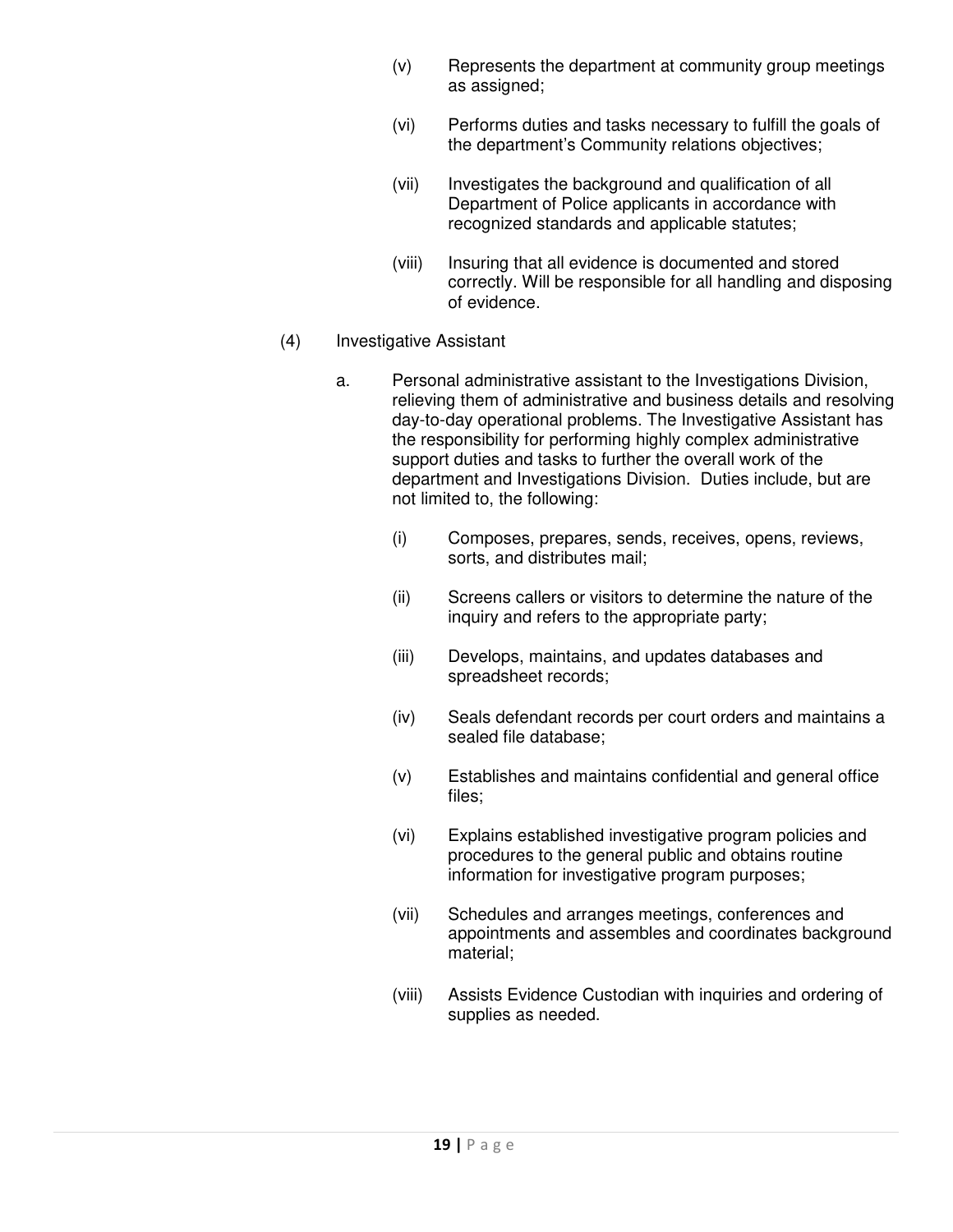- C. Administrative Division
	- 1. The Administrative Division consists of three (3) subordinate sub-units all of which work under the general supervision of the Deputy Chief of Professional Standards. The subsections are:
		- a) Records Unit
		- b) Training Unit
		- c) Technical Unit
	- 2. Records Unit
		- a) Administrative Sergeant
			- (1) Is a first line supervisory officer of the Ithaca Police Department. Sergeants shall have the same duties and responsibilities as police officers.
			- (2) The duties and responsibilities of the position include but are not limited to:
				- a. Supervision of Records Division to include civilians and the Public Information Officer;
				- b. Oversees Records Unit operations and management;
				- c. Represents the department as a committee member of ECROC, LETSS, and the Work Place Violence Committee;
				- d. Serves as the DNA point of contact;
				- e. Acts a departmental liaison to the Ithaca City Special Events Committee;
				- f. Oversees and monitors the departments use of the City's email system;
				- g. Manages, audits access control and issuance of access to police department facilities;
				- h. Acts as the Ithaca Police Departments Liaison to City Court;
				- i. Is the Ithaca Police Departments Terminal Agency Coordinator T.A.C. and Ejustice Validations;
					- (i) Terminal Agency Coordinator T.A.C
						- (a) The department's T.A.C. will be responsible for meeting requirements set by the New York State Department of Criminal Justice Services. These include but not limited to;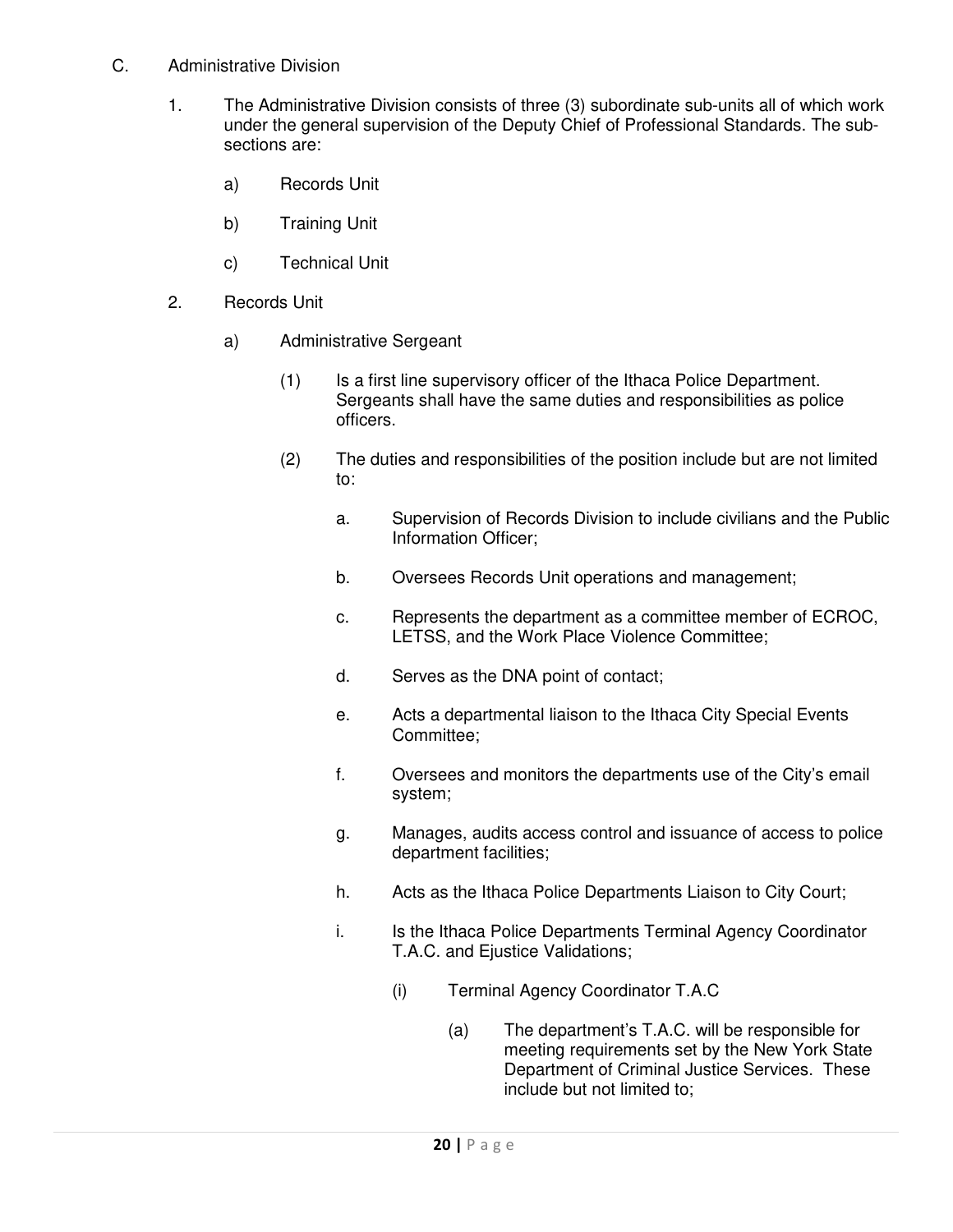- (i) Audits
- (ii) Record Keeping
- (iii) Training
- (b) In addition to any state requirements the department's T.A.C. is responsible for any established department training. This includes but not limited to;
	- (i) Review/Modification of department training;
	- (ii) Initial user training;
	- (iii) Ongoing and remedial training;
- (c) The department's T.A.C. will monitor the department's users and make recommendations to the Chief of Police for the appointment of an individual to the position of Sub-T.A.C;
- j. Supervises the operations and administration of the Ithaca Police Departments Traffic Unit;
	- (i) Maintains and coordinates NYS Traffic Safety enforcement grants and associated records;
- k. Supervises and manages the training and maintenance of the Departments fingerprint processing software;
- l. Facilitates FOIL (Freedom of Information Law) requests from the City Attorney's office;
- m. Liaison to City IT department;
- n. Administrator of Spillman and InTime Software systems;
- o. NYSPILL Liaison;
- p. Bail Management Supervisor;
- q. Assists with special projects as assigned by the Chief's Office.
- b) Administrative Officer
	- (1) Is a Police Officer assigned to the Records Unit and acts as the Public Information Officer. This Officer is directly supervised by the Administrative Sergeant, but often works closely with department supervisors and the Chiefs Office regarding media releases and other related PIO duties.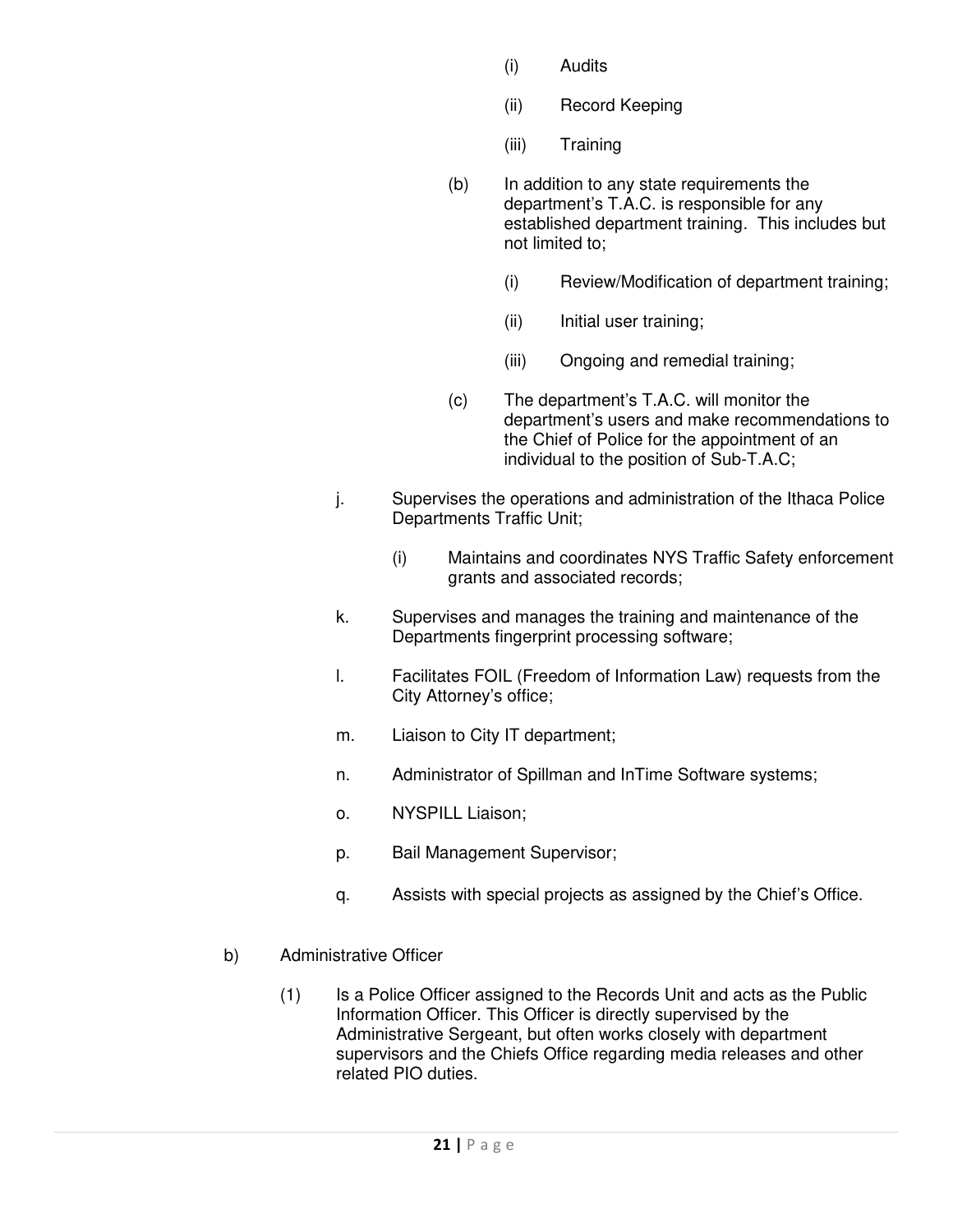- (2) The duties and responsibilities of the position include but are not limited to:
	- a. Maintain IPD website, Facebook, twitter and other social media pages;
	- b. Maintains availability to speak with various media representatives regarding Public Service Statements, Incidents of Media Interest and other related things as needed;
	- c. Reviews and posts IPD activity logs onto the City of Ithaca Website;
	- d. Assists the Investigations Division by completing civilian fingerprinting whenever possible;
	- e. Handles the processing of Solicitation permit applications;
	- f. Handles the processing of Taxi Cab License Processing;
	- g. Preparation of LEOKA, CLEARY and Hate Crime reports;
	- h. Maintains and updates department forms and paperwork;
	- i. Departmental Mobile Phone administrator;
	- j. Completes special projects as assigned.
- c) Traffic Officer
	- (1) Is a Police Officer assigned to the Traffic Unit. This officer is directly supervised by the Administrative Sergeant.
	- (2) The duties and responsibilities of the position include but are not limited to:
		- a. Selective traffic enforcement of the NYS Vehicle and Traffic Law;
		- b. Coordinates with NYS DOT inspectors to conduct commercial vehicle traffic enforcement;
		- c. Assists with coordinating traffic checkpoint operations;
		- d. Team leader and member of the Departments Motor Vehicle Crash Reconstruction Unit;
		- e. Maintenance of all radar units and associated calibration records;
		- f. Maintenance of Chemical Breath Test instruments, equipment and associated calibration records;
		- g. Maintenance of Commercial Vehicle traffic enforcement scales;
		- h. Maintenance of other traffic unit equipment such as;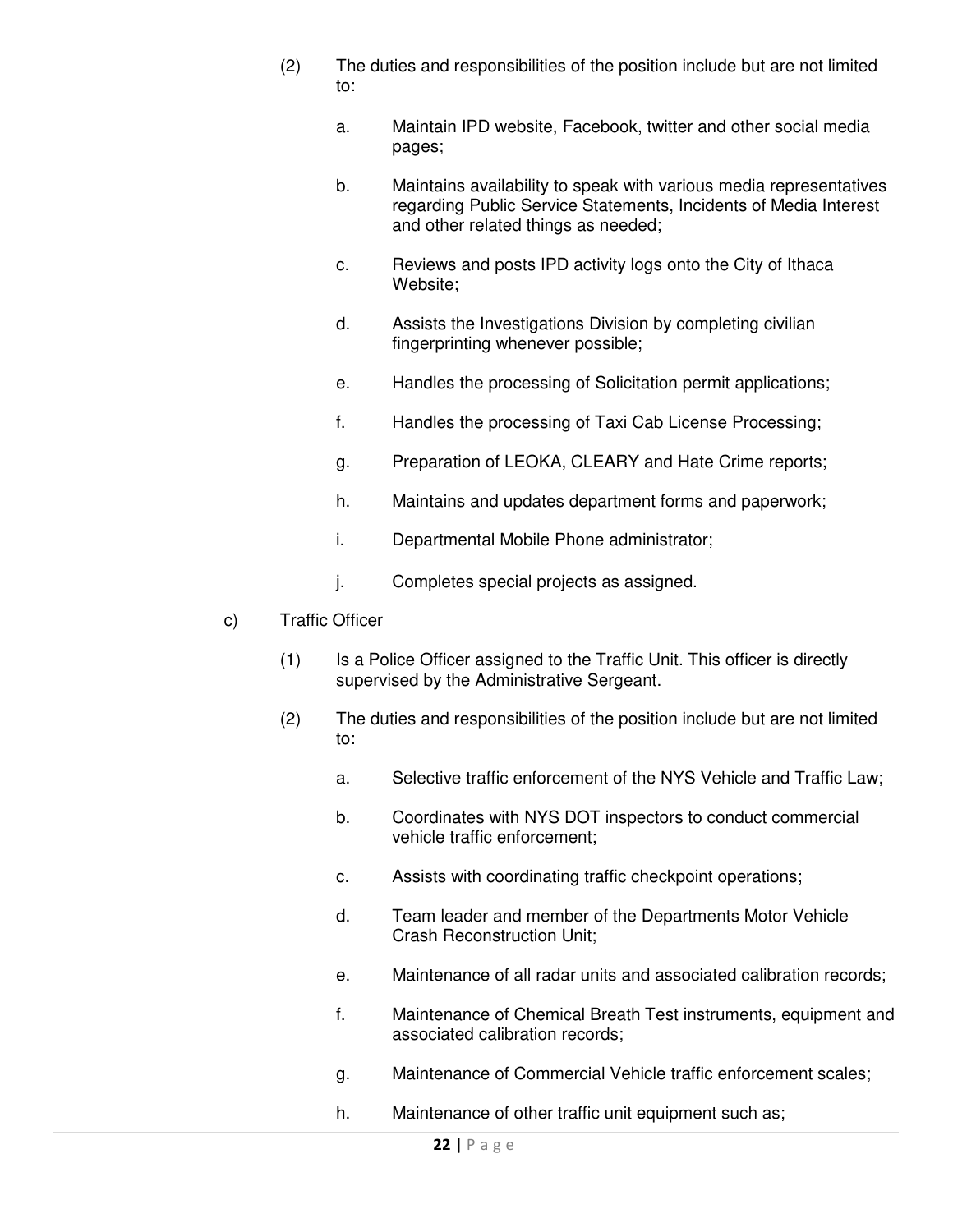- (i) Speed sensor signs;
- (ii) Check point equipment;
- (iii) Crash Reconstruction equipment and software;
- i. Departmental Tompkins County Stop DWI representative;
- j. Provides departmental units with traffic related expertise;
- k. Completes taxi inspections as required for licensing;
- l. Completes traffic related projects as assigned.
- d) Data-Entry Personnel
	- (1) Is a non-sworn position that is assigned to the Records Unit and is responsible for various administrative tasks. Data-Entry Personnel answer directly to the Administrative Sergeant.
	- (2) The duties and responsibilities of the position include but are not limited to:
		- a. Quality Control of Police Reports in all current report systems within the agency;
		- b. Paperwork processing and dissemination to various agencies as assigned;
		- c. IBR & UCR statistical compilation;
		- d. FOIL Request processing;
		- e. Assist with financial transactions related to the records unit;
		- f. Warrant administrative processing;
		- g. Answer phone calls that come into the records unit;
		- h. Complete Bicycle registrations;
		- i. Work at the Front Desk as assigned; answering the phone and assisting walk-in traffic in the Lobby.
		- j. Training Records Administrative Tasks;
		- k. Various special projects as assigned.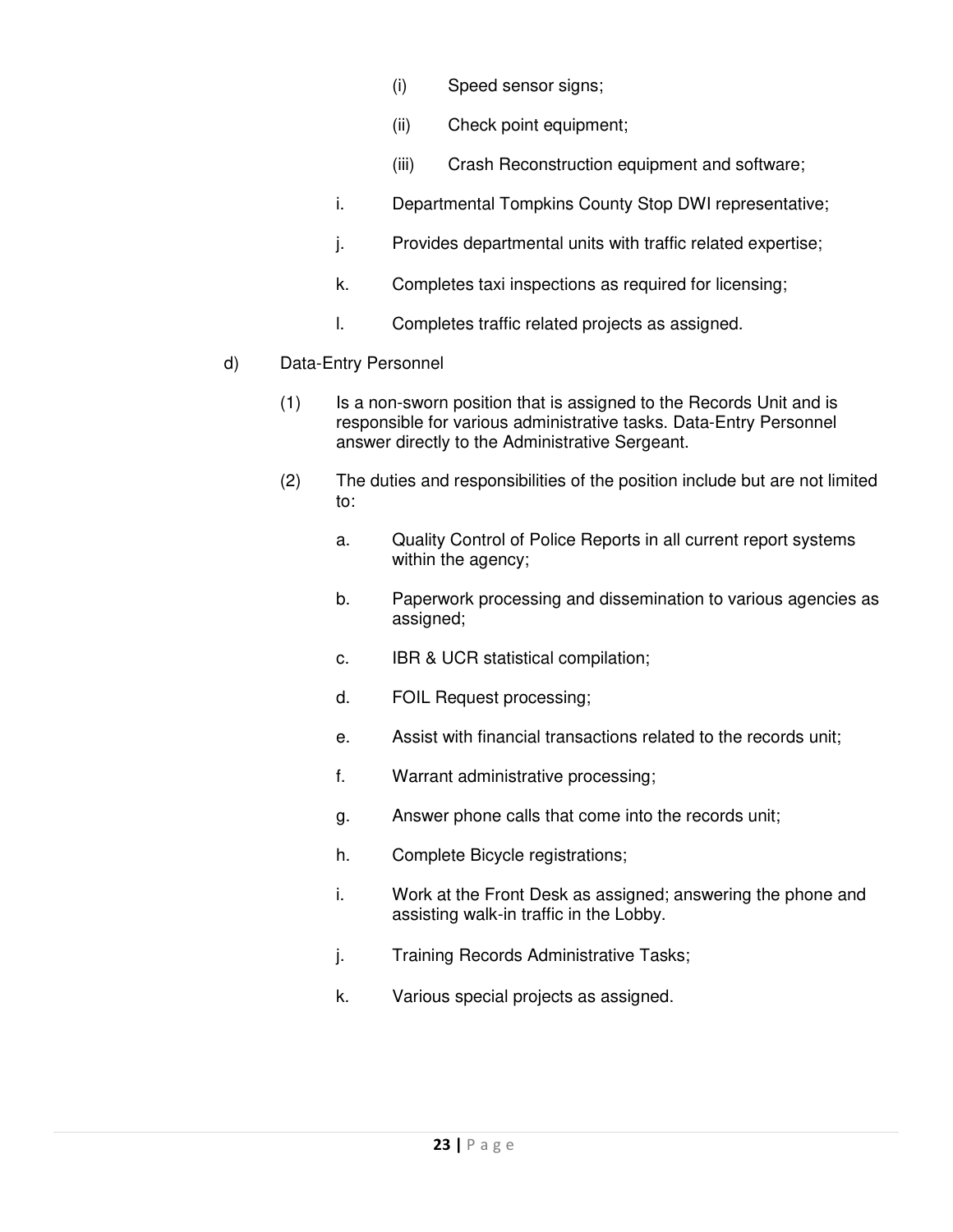- 3. Training Unit
	- a) Operations Sergeant
		- (1) Is a first line supervisory officer of the Ithaca Police Department. Sergeants shall have the same duties and responsibilities as a police officers.
		- (2) The duties and responsibilities of the position include but are not limited to:
			- a. Administration and scheduling of Departmental Training;
				- (i) Yearly In-Service Training;
				- (ii) Coordination of external training; to include Travel Authorizations and logistical considerations;
				- (iii) Evaluate departmental training needs;
				- (iv) Manage training budget;
				- (v) Maintain all departmental training records;
			- b. Oversee departmental equipment, to include: Officer Issued Equipment (Handgun, Less Lethal Tools), Duty Equipment and Patrol Rifles;
			- c. Is responsible for maintenance oversight and repairs to all department owned firearms;
			- d. Coordinates and Oversees internal Training Instructors, to include, but not limited to: General Topics, Firearms & Tactics, Defensive Tactics, EVOC;
			- e. Assist with special projects as assigned by the Chief's Office;
			- f. K9 program management and oversight;
				- (i) Training schedule and logistics;
				- (ii) Oversight of K9 Grants and Funding;
				- (iii) Evaluate program needs and resources;
			- g. Range Manager
				- (i) Oversees the scheduling, maintenance, and upkeep of the IPD range on Burns Rd;
				- (ii) Supervises the Assistant Range Manager;
			- h. Fleet program administration and oversight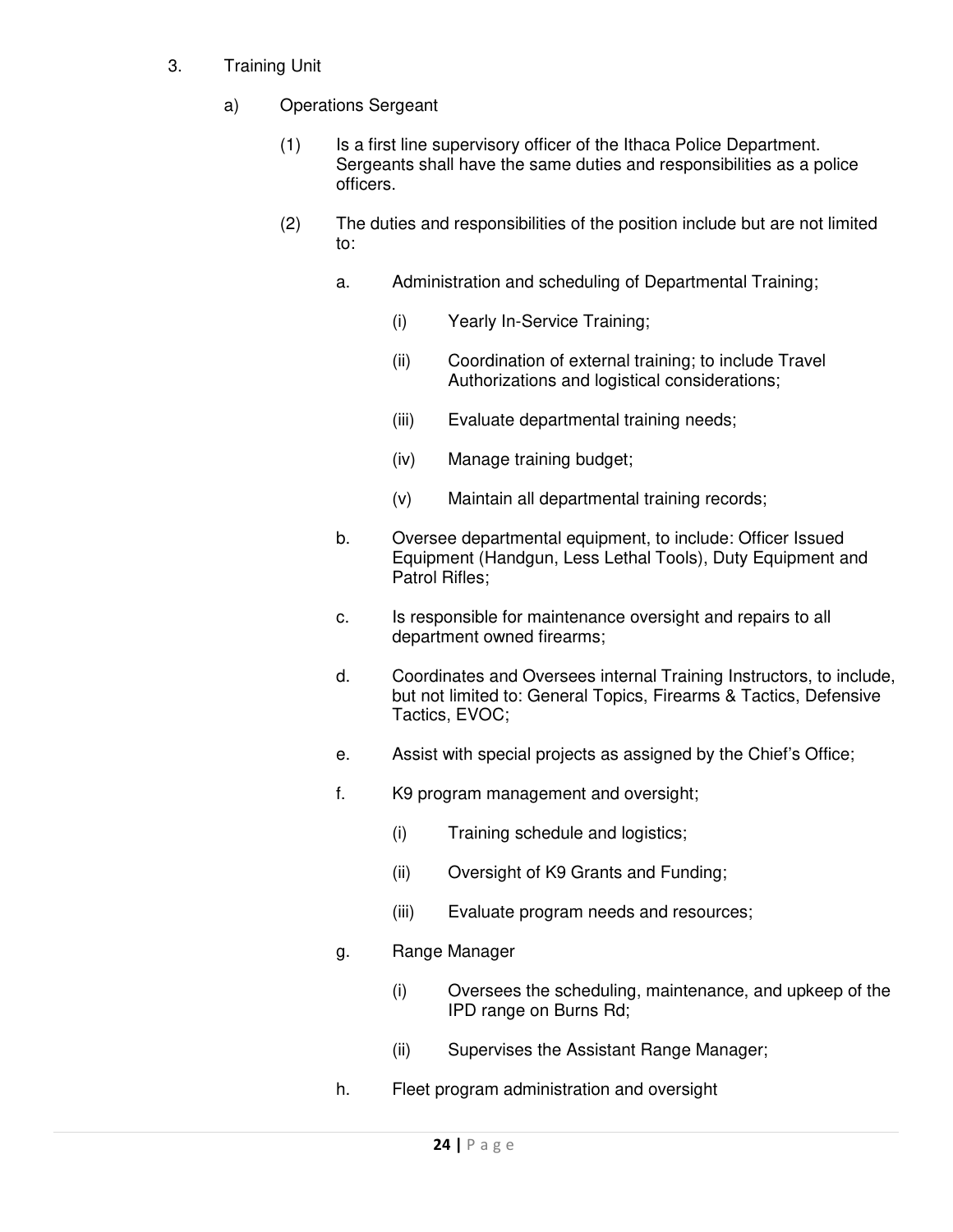- (i) Supervises the Fleet & Asst. Fleet Manager and assists as needed.
- b) Fleet Manager / Assistant Fleet Manager
	- (1) Is a Police Officer assigned to the Administrative Division who is directly supervised by the Operations Sergeant, but often works closely with department supervisors and the Chiefs Office regarding fleet related issues.
	- (2) The duties and responsibilities of the position include but are not limited to:
		- a. Recommends and maintains Fleet budgets to include:
			- (i) Capitol project requests;
			- (ii) Maintenance budget;
			- (iii) Equipment budget;
		- b. Manages Fleet supply, maintenance and repair to include:
			- (i) Assisting IT with maintaining and repairing fleet electronic devices such as:
				- (a) Computers;
				- (b) Charge Guard;
				- (c) Ram Hubs;
			- (ii) Assisting officers with trouble shooting basic electronic issues;
			- (iii) Facilitates warranty and non-warranty claims;
			- (iv) Ensures vehicles receive periodic maintenance;
			- (v) Orders new vehicles;
			- (vi) Maintains vehicle supplies;
			- (vii) Maintains departments fleet inventory log;
			- (viii) Maintains all fleet reports related to supply, maintenance and repairs;
		- c. Reviews Fleet MVA reports and coordinates with City Clerk's office and insurance companies as needed;
		- d. Issues Patrol Vehicle assignments for each bid cycle;
		- e. Coordinates fleet vehicle logistics for training;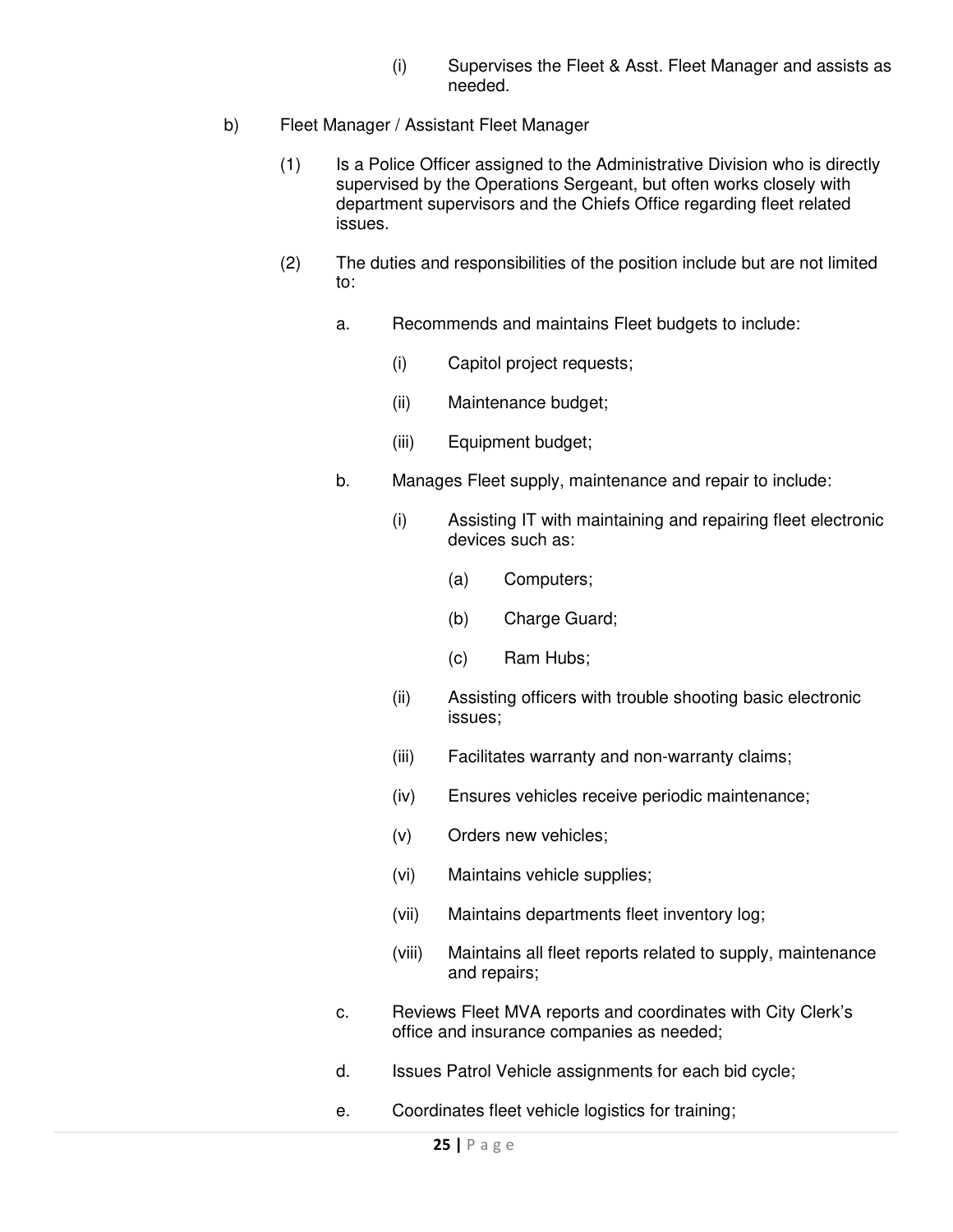- f. Manages Departmental EZ Pass and gas card accounts;
- g. Maintains fleet registrations and inspections;
- h. LPR Administrator;
- i. TRACS Administrator;
- j. Completes fleet related projects as assigned;
- k. Serves as a backup for:
	- (i) Departmental Mobile Phone administrator.
- c) Range Manager / Assistant Range Manager
	- (1) Is a Police Officer assigned to the Administrative Division who is directly supervised by the Operations Sergeant, but often works closely with department supervisors and the Chiefs Office regarding range related issues.
	- (2) The duties and responsibilities of the position include but are not limited to:
		- a. Maintaining the Ithaca Police Department Range grounds, structures, and buildings year round;
		- b. Coordinate with outside organizations to acquire range specific supplies.
- 4. Technical Unit
	- a) Technical Sergeant
		- (1) Is a first line supervisory officer of the Ithaca Police Department. Sergeants shall have the same duties and responsibilities as a police officers.
		- (2) The duties and responsibilities of the position include but are not limited to:
			- a. Maintain and oversee the Body Worn Camera Program;
				- (i) Quality control checks for video cataloguing;
				- (ii) Categorize video for retention and statistical data;
				- (iii) Coordination with City Attorney Office regarding FOIL requests related to video;
				- (iv) Coordination with District Attorney Office for evidentiary purposes and discovery;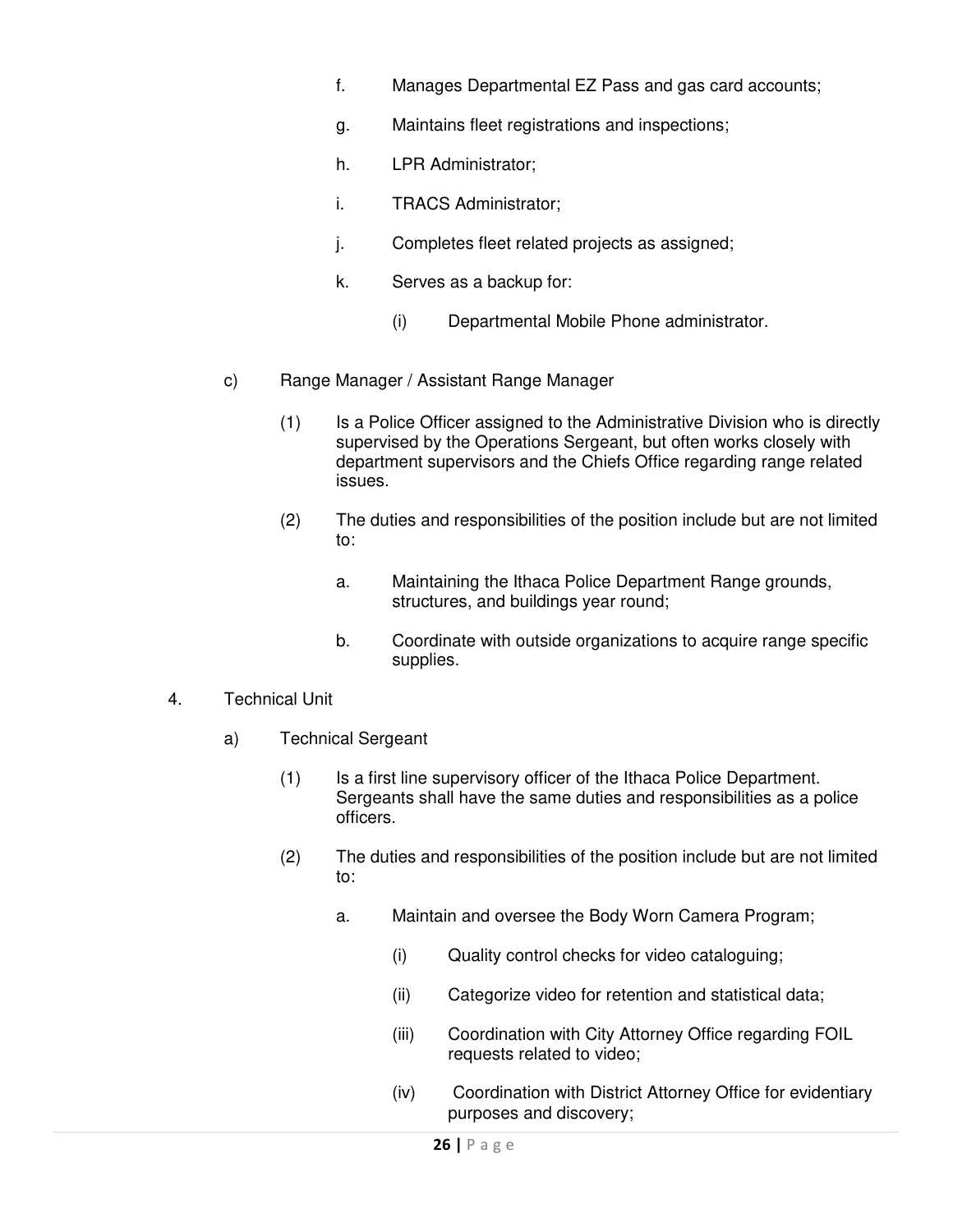- (v) Coordination with other Agencies related to Body Worn Camera footage;
- (vi) Maintains Body Worn Camera inventory and equipment;
- (vii) Assists training unit by providing relevant Body Worn Camera footage;
- b. Assist with Accreditation & Policy management;
- c. Department liaison to joint-agency software working groups;
- d. Management and coordination of the Citizen Police Academy;
- e. Supervises the operations and administration of the Ithaca Police Departments Warrant Unit;
- f. LEAD (Law Enforcement Assisted Diversion) Program manager;
- g. Assist with special projects as assigned by the Chief's Office;
- h. Serves as a backup for:
	- (i) Spillman and InTime administrator
- b) Warrant Control Officer
	- (1) The Warrant Control Officer is a sworn officer responsible for the investigation of all active arrest and bench warrants. The Warrant Control Officer is directly supervised by the Technical Sergeant.
	- (2) The duties and responsibilities of the position include but are not limited to:
		- a. Tracking the activity of all Department warrants by maintaining a warrant control inventory. Said inventory should including, but not limited to the following categories:
			- (i) Name of defendant;
			- (ii) Want number;
			- (iii) Level of offense;
			- (iv) Date of last warrant service attempt;
		- b. Dissemination of assigned warrants to arresting officers for action;
		- c. Ensure investigation attempts for unassigned warrants;
		- d. Coordinate with Ithaca Police Investigations Division and SWAT for high risk warrant services;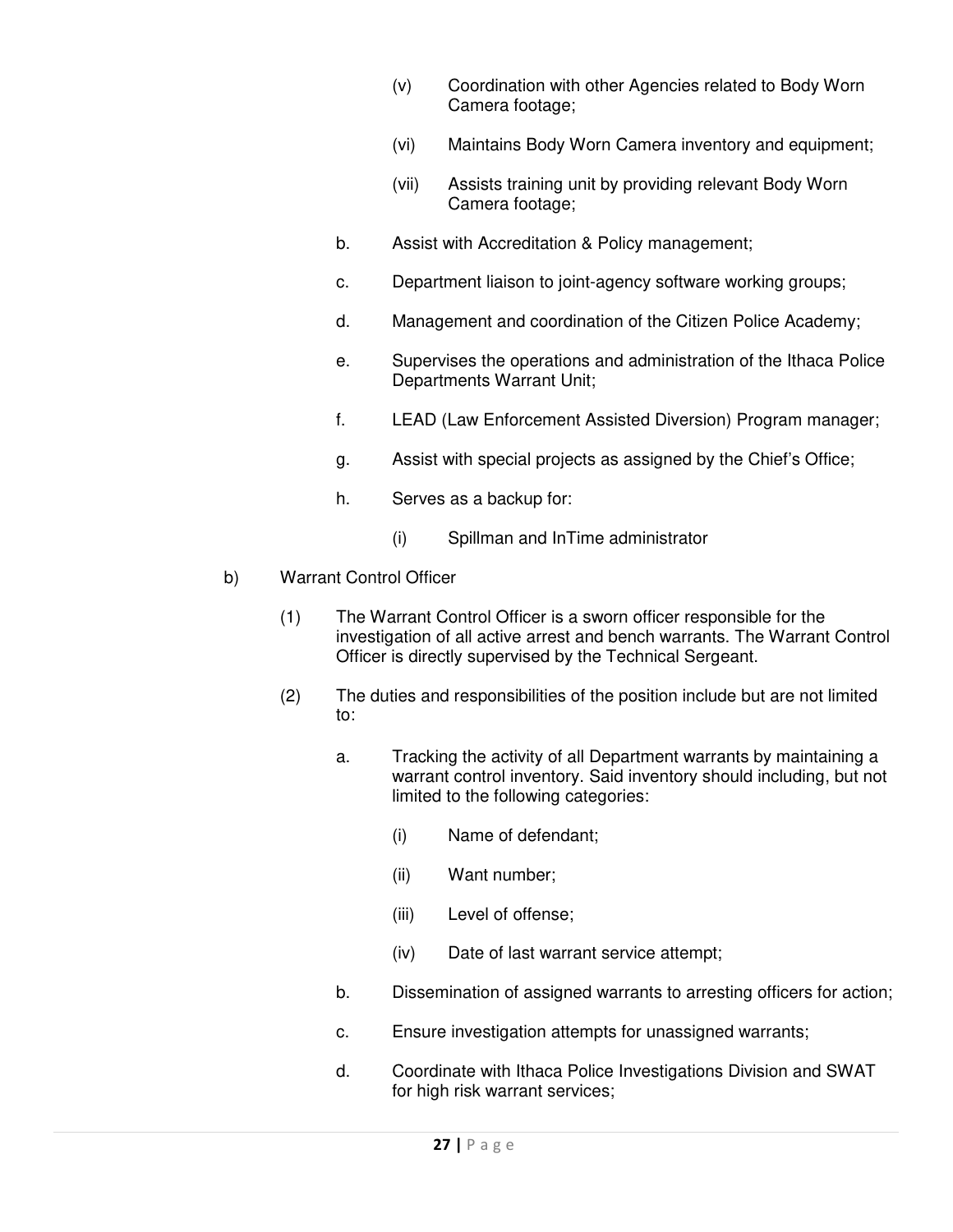- e. Quality assurance of all departmental warrant files, to ensure proper documentation of investigation;
- f. Coordinate with the Tompkins County District Attorney's office in order to ensure warrant investigation is within the interest of justice:
- g. Coordinate with other agencies/courts to ensure proper transport and custody exchange for warrant arrests outside of IPD's jurisdiction. These functions include but are not limited to:
	- (i) Ensuring warrants are endorsed;
	- (ii) Ensuring warrant detainers are in place;
	- (iii) Facilitating governors warrants when needed.
- D. Specially Assigned Positions / Units
	- 1. Specially assigned positions are full or part time positions as designated by the Chief of Police. These positions supplement departmental operations with advanced expertise, knowledge, training and skills in specialized areas.
		- a) Crime Scene Unit
			- (1) Certified Evidence Technicians selected who are responsible for the detection, recovery and collection of evidence. When called upon, the Crime Scene Unit has the primary responsibility for incident scene processing including, but not limited to, photographing, sketching the scene, collecting, protecting and preserving evidence as prescribed in General Order 457;
			- (2) Crime Scene Unit member is a responsibility in addition to being a Police Officer.
		- b) Motor Vehicle Crash Reconstruction Unit
			- (1) Certified Crash Reconstruction Technicians selected who are responsible for the detection, recovery and collection of evidence at a motor vehicle crash with Serious Injury or Death. When called upon, the Crash Reconstruction Unit has the primary responsibility for incident scene processing including, but not limited to, photographing, sketching the scene, diagramming, collecting, protecting and preserving evidence as prescribed in General Order 457;
			- (2) Any crash involving a City owned vehicle should be investigated by a member of this unit; if possible;
			- (3) Crash Reconstruction Unit member is a responsibility in addition to being a Police Officer.
		- c) SWAT (Special Weapons and Tactics) Team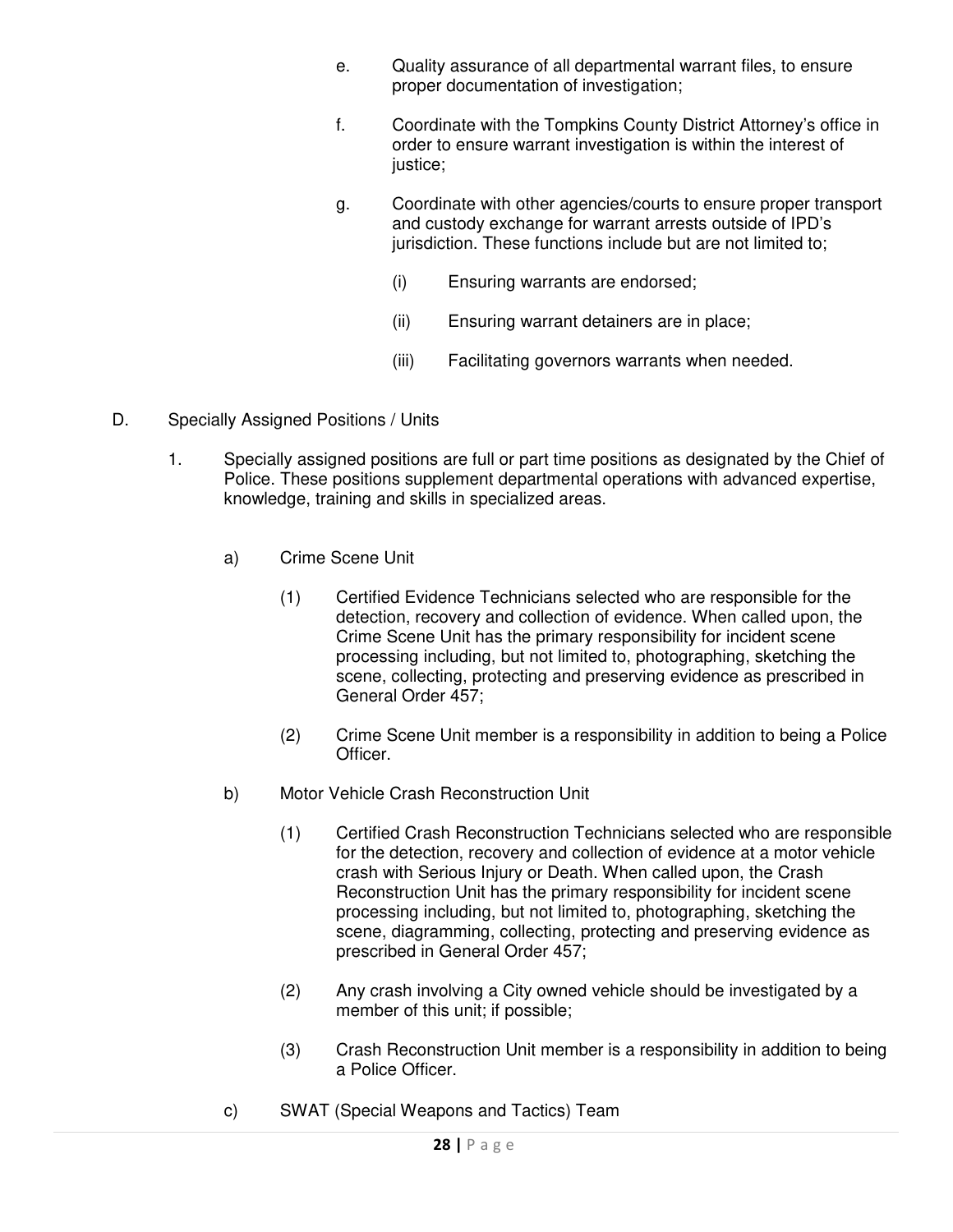- (1) Certified SWAT Operators who are selected, trained and equipped to work as a coordinated team to resolve critical incidents that are so hazardous, complex, or unusual that it may exceed the capabilities of first responders or investigative units.
- (2) SWAT Team member is a responsibility in addition to being a Police Officer.
- d) CINT (Critical Incident Negotiations Team)
	- (1) Certified Crisis Negotiators who are selected, trained and equipped to work as a coordinated team to achieve a non-violent resolution to lifethreatening situations through negotiations.
	- (2) CINT membership is a responsibility in addition to being a Police Officer.
- e) Honor Guard
	- (1) Police Officers who are selected and equipped to provide ceremonial services representing the Department at funerals, parades, and other special events at the direction of the Chief of Police or his or her designee.
	- (2) Honor Guard membership is a responsibility in addition to being a Police Officer.
- f) Bike Patrol Officer
	- (1) Certified Police Officers who are selected, and equipped to supplement departmental functions, both on patrol and during special events, utilizing a bicycle as a primary mode of transportation.
	- (2) Bike Patrol Officer is a responsibility and capability in addition to being a Police Officer.
- g) Arson Investigator
	- (1) Selected and certified Arson Investigator responsible for the detection, recovery and collection of evidence at fire scenes. Arson investigators primary responsibilities for incident scene processing include, but not limited to, photographing, sketching the scene, collecting, protecting and preserving evidence as prescribed in General Order 457.
	- (2) Arson Investigator is a responsibility in addition to being a Police Officer
- h) K9 Officer
	- (1) Canine officers are required to perform all duties of a patrol officer with the added responsibility of working a police service dog.
	- (2) The specific duties and responsibilities of the canine officer are defined in General Order 555 Use of K-9.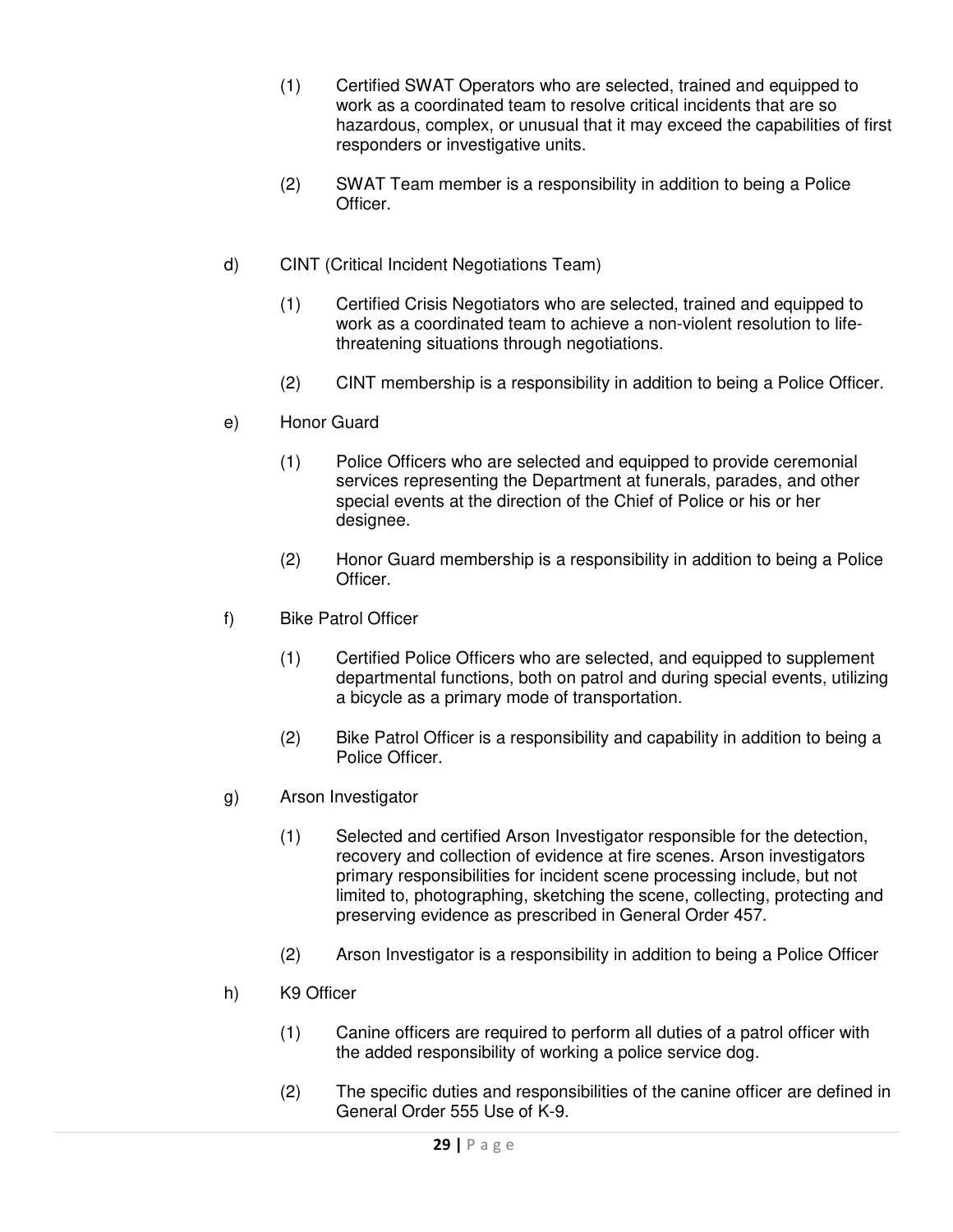- i) School Crossing Guard
	- (1) The School Crossing Guards are responsible for the safe and controlled pedestrian traffic at the intersections of roadways adjacent to elementary and secondary schools buildings located within the City of Ithaca. School Crossing Guards are directly supervised by the Ithaca Police Traffic Unit. (2) Their respected duties are limited to:
		- a. Assisting pedestrians with crossing roadways and intersections who are going or leaving school property. During the time periods of ½ hour before the starting time and ½ hour after the ending time of the school day.